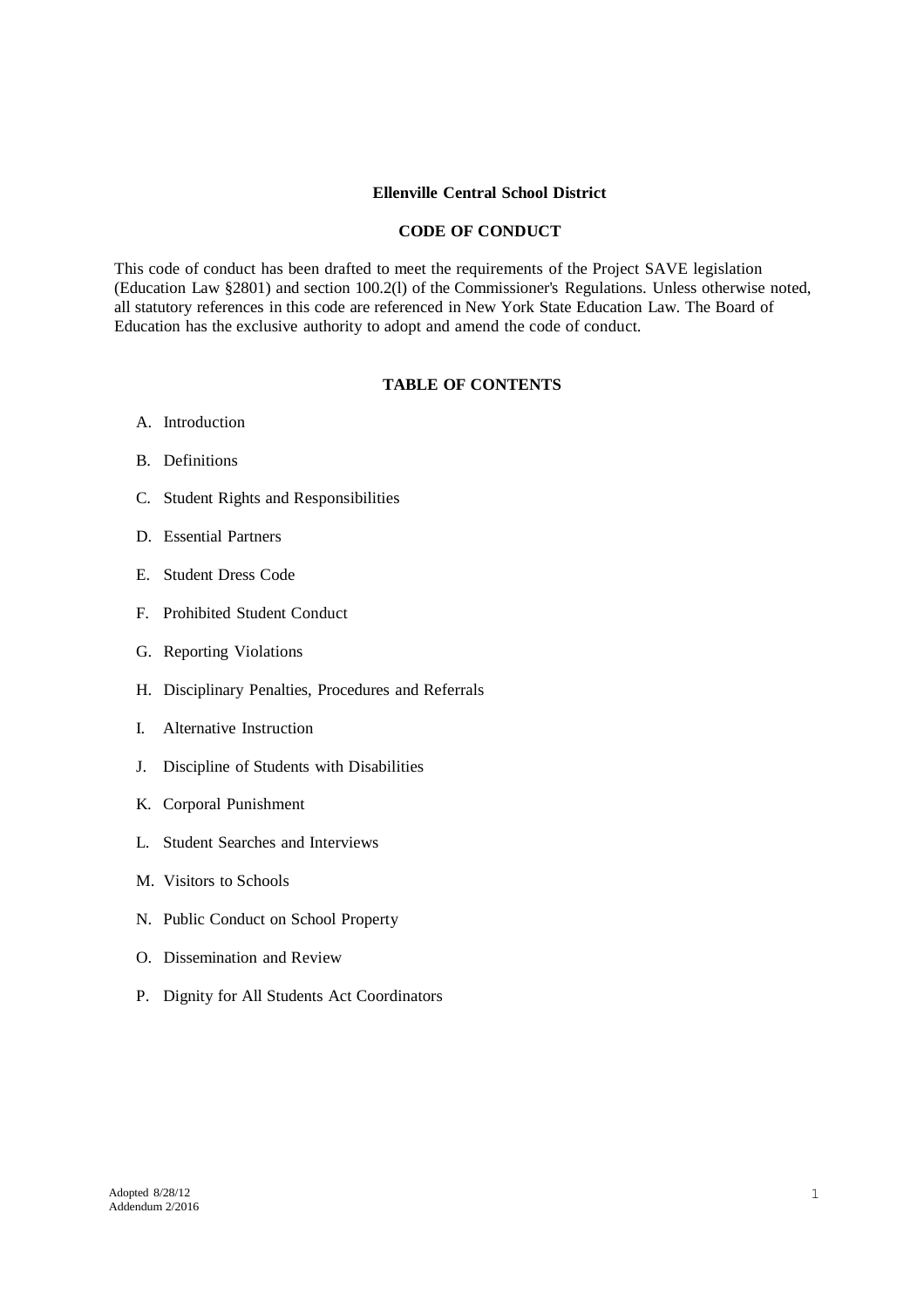## **A. Introduction**

The Board of Education is committed to providing a safe and orderly school environment where students may receive and district personnel may deliver quality educational services without disruption or interference. Responsible behavior by students, staff, parents, and other visitors is essential to achieving this goal.

The District has a long-standing set of expectations for conduct on school property and at school functions. These expectations are based upon mutual respect, citizenship, character, civility, tolerance, honesty, and integrity.

The Board recognizes the need to clearly define these expectations for acceptable conduct on school property, identify the possible consequences of unacceptable conduct, and to ensure that discipline, when necessary, is administered promptly and fairly. To this end the Board adopts this code of conduct ("code").

Unless otherwise indicated, this code shall apply to all students, school personnel, parents and other visitors when on school property or attending any school function.

## **B. Definitions**

For the purposes of this Code, the following definitions apply:

**"Disruptive Student"** means any student under the age of twenty-one (21) who is substantially disruptive to the educational process, impeding the delivery of a quality education or substantially interferes with the teacher's authority over the classroom. (NYS Education Law §3214(2-a)(b)).

**"Parent"** means parent, guardian or person in parental relation to a student.

**"School Property"** means in or within any building, structure, athletic playing field, playground, parking lot or land contained within the real property boundary line of a public elementary, middle or high school, or in or on a school bus, as defined in NYS Vehicle Traffic Law §142. (NYS Education Law §2801(1)).

**"School Function"** means any school sponsored extra-curricular event or activity, (NYS Education Law §2801 (1)).

**"Violent Student"** means a student under the age of 21 who:

- a. Commits an act of violence upon a school employee or attempts to do so.
- b. Commits, while on school property or at a school function, an act of violence upon another student or any person lawfully on school property or at the school function, or attempts to do so.
- c. Possesses, while on school property or at a school event, a weapon.
- d. Displays, while on school property or at a school event, what appears to be a weapon.
- e. Threatens, while on school property or at a school event, to use a weapon.
- f. Knowingly and intentionally damages or destroys the personal property of any student, school employee or any person lawfully on school property or at a school function.
- g. Knowingly and intentionally damages or destroys school district property. (NYS Education Law §3214(2-a)(a)). Check for modification to laws.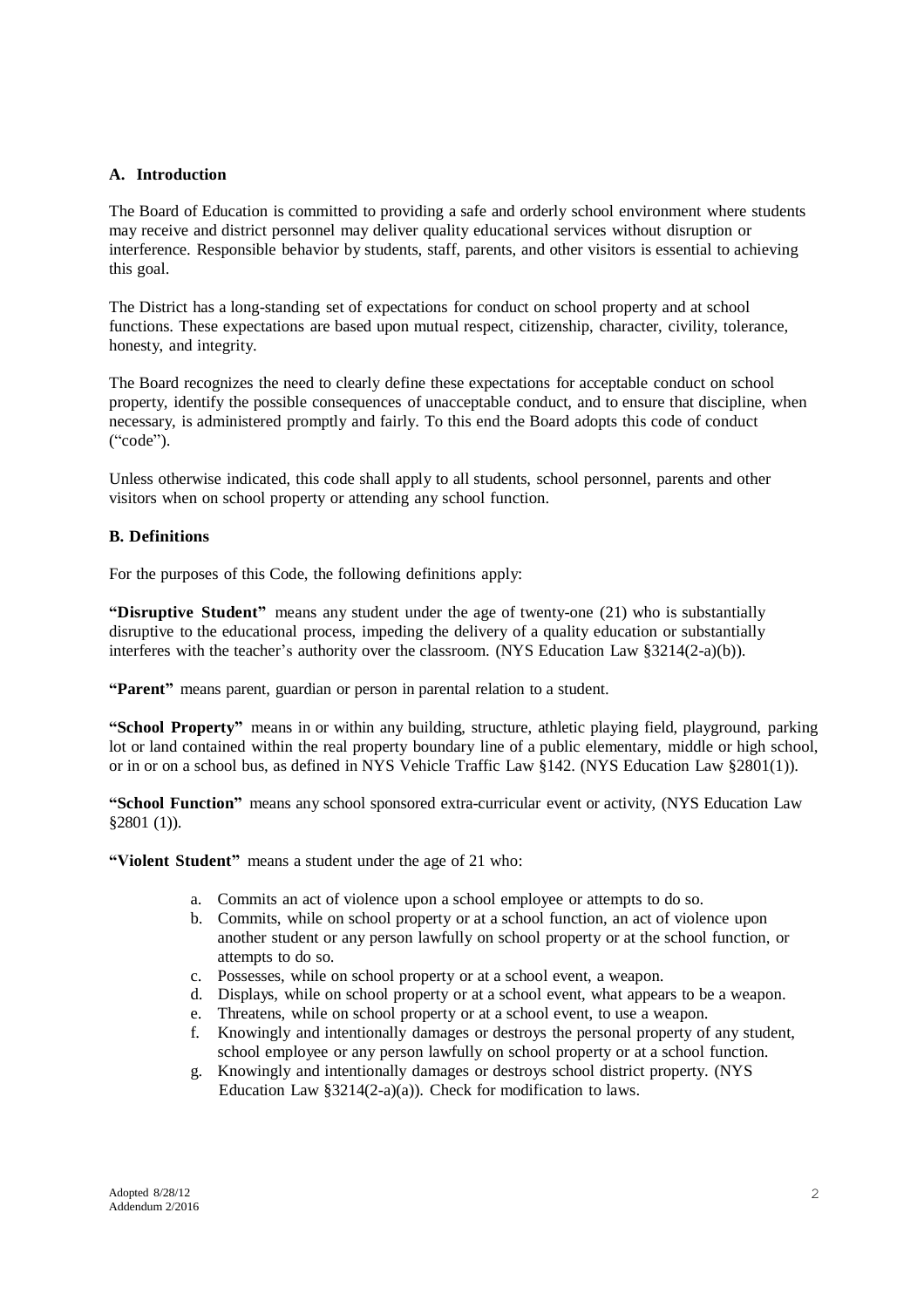**"Weapon"** means a firearm as defined in 18USC §921 for purposes of the Gun Free School Act.

- a. a firearm, including, but not limited to, a rifle, shotgun, pistol, handgun, silencer, electronic dart gun, stun gun, machine gun, air gun, spring gun, BB gun, or paint ball gun;
- b. a switchblade knife, gravity knife, pilum ballistic knife, cane sword, dagger, stiletto, dirk, razor, box cutter, metal knuckle knife, utility knife, or any other dangerous knife;
- c. a billy club, blackjack, bludgeon, chukka stick, or metal knuckles;
- d. a sandbag or sandclub;
- e. a sling shot or slungshot;
- f. a martial arts instrument, including, but not limited to, a kung fu star, ninja star, nunchuck, or shirken;
- g. an explosive, including but not limited to, a firecracker or other fireworks;
- h. a deadly or dangerous chemical, including, but not limited to, a strong acid or base, mace, or pepper spray;
- i. an imitation gun;
- j. loaded or blank cartridges or other ammunition; or
- k. any incendiary device
- l. any other deadly or dangerous instrument or any ordinary object used to inflict harm

## **C. Student Rights and Responsibilities**

#### **Student Rights**

The District is committed to safeguarding the rights given to all students under state and federal law. In addition, to promote a safe, healthy, orderly and civil school environment, all district students have the right to:

- a. Take part in all District activities on an equal basis regardless of race, color, creed, national origin, religion, gender or sexual orientation or disability.
- b. Present their version of the relevant events to school personnel authorized to impose a disciplinary penalty.
- c. Access school rules and, when necessary, receive an explanation of those rules from school personnel.
- d. To be protected from intimidation, harassment, or discrimination based on actual or perceived race, color, weight, national origin, ethnic group, religion, or religious practice, sex, gender/gender identity, sexual orientation, or disability, by employees or students on school property or at a school-sponsored event, function or activity.

### **Student Responsibilities**

All District students have the responsibility to:

- a. Respect one another and treat others fairly in accordance with the District Code of Conduct and the provisions of the Dignity Act; to conduct themselves in a manner that fosters an environment that is free from intimidation, harassment, or discrimination; to report and encourage others to report any incidents of intimidation, harassment or discrimination.
- b. Contribute to maintaining a safe and orderly school environment that is conducive to learning and to show respect to other persons and to property.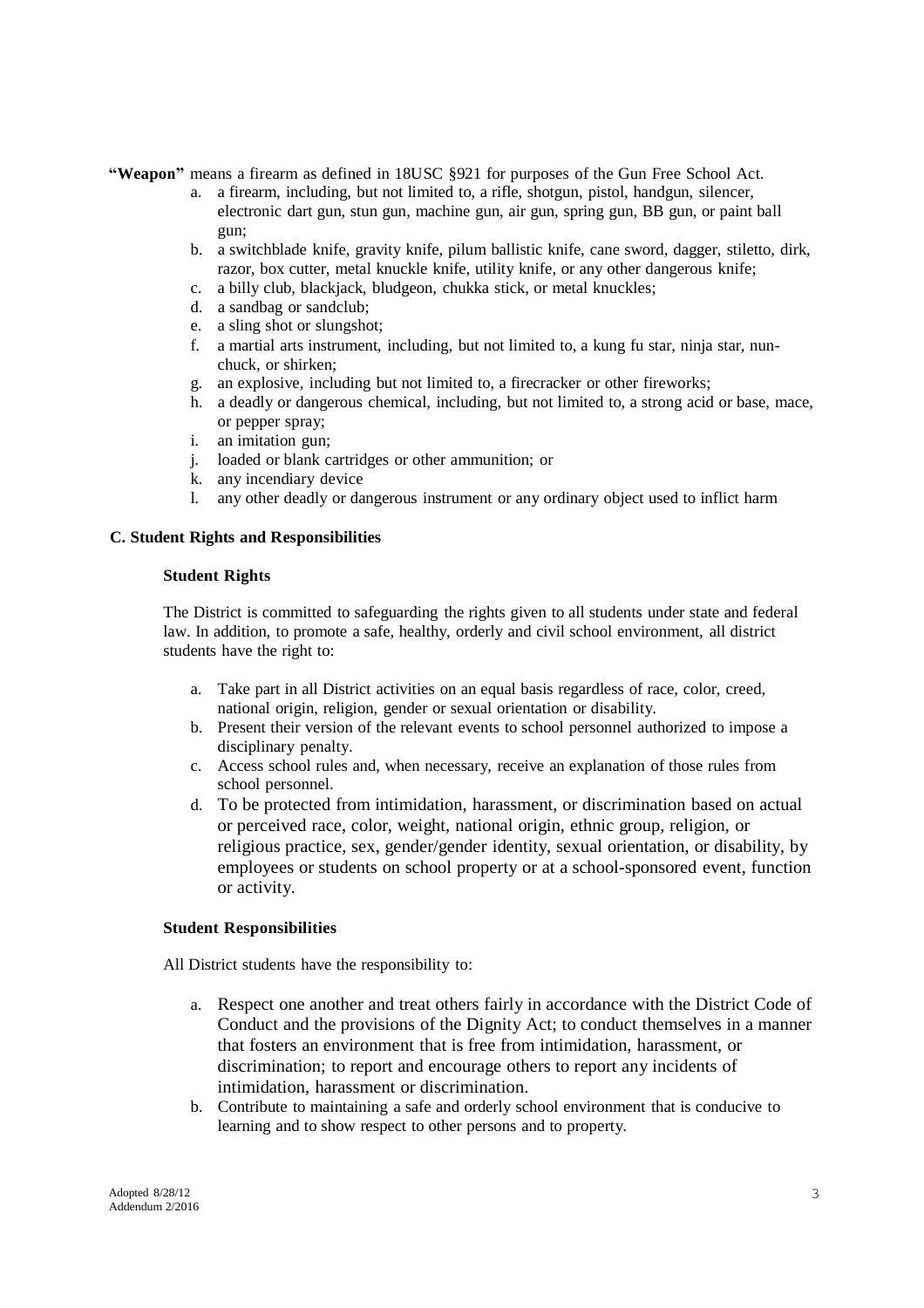- c. Be familiar with and abide by all District rules, policies, and regulations dealing with student conduct.
- d. Attend school every day unless they are legally excused, and be in class, on time, prepared to learn.
- e. Work to the best of their ability in all academic and extra-curricular activities and strive toward their highest level of achievement possible.
- f. Comply with directions(s) given by school personnel in a respectful and positive manner.
- g. Work to develop mechanisms to control anger and aggression.
- h. Ask questions when they do not understand.
- i. Seek help in solving problems that might lead to disciplinary action.
- j. Report information regarding issues of safety.
- k. Dress appropriately for school and at school functions.
- l. Accept responsibility for their actions.
- m. Conduct themselves as representatives of the District when participating in or attending school-sponsored extracurricular events and to hold themselves to the highest standards of conduct, demeanor, and sportsmanship.

## **D. Essential Partners**

# 1. Parent responsibilities

- a. Recognize that the education of their children is a joint responsibility of the parents and the school community.
- b. Send their children to school ready to participate and learn.
- c. Ensure that their children attend school regularly and on time.
- d. Ensure absences are excused.
- e. Insist that their children be dressed and groomed in a manner consistent with the student dress code.
- f. Help their children understand that in a democratic society, appropriate rules are required to maintain a safe, orderly environment.
- g. Know school rules and help their children understand them.
- h. Convey to their children a supportive attitude toward education and the district.
- i. Build good relationships with school personnel, other parents and their children's friends.
- j. Help their children deal effectively with peer pressure.
- k. Inform school officials of changes in the home situation that may affect a student's conduct or performance.
- l. Provide a place for study and ensure that homework assignments are completed.
- m. Teach their children respect and dignity for themselves, and other students regardless of actual or perceived race, color, weight, national origin, ethnic group, religion, religious practice, disability, sexual orientation, gender/gender identity, or sex, which will strengthen the child's confidence and promote learning in accordance with the Dignity for All Students Act.

## 2. Teacher and Staff responsibilities

a. Maintain a climate of mutual respect and dignity for all students regardless of actual or perceived race, color, weight, national origin, ethnic group, religion, religious practice, disability, sexual orientation, gender/gender identity, or sex, with an understanding of appropriate appearance, language, and behavior in a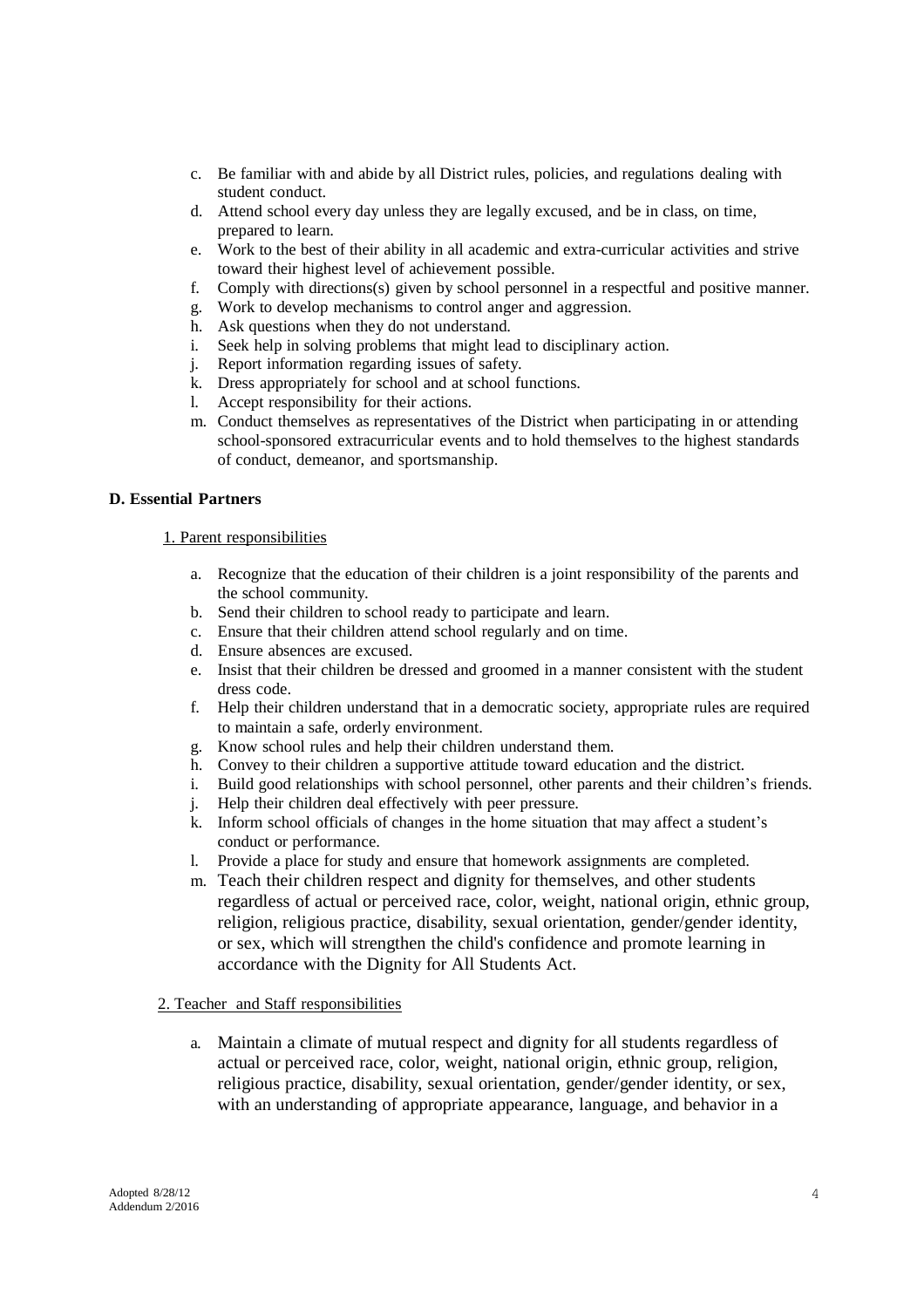school setting, which will strengthen students' self-image and promote confidence to learn.

- b. Be prepared to teach.
- c. Demonstrate interest in teaching and concern for student achievement.
- d. Know school policies and rules, and enforce them in a fair and consistent manner.
- e. Maintain a safe and orderly environment
- f. Communicate to students and parents:
	- 1. Marking and grading procedures.
	- 2. Assignment deadlines.
	- 3. Course objectives and requirements
	- 4. Expectations for students.
	- 5. Classroom discipline plan.
- g. Communicate regularly with students, parents and other teachers concerning growth and achievement.
- h. Address issues of discrimination and harassment in any situation that threatens the emotional or physical health or safety of any students, school employee or any person who is lawfully on school property or at a school function.
- i. Address personal biases that may prevent equal treatment of all students in the school or classroom setting.
- j. Report incidents of discrimination and harassment that are witnessed or otherwise brought to a teacher's attention to the building administrator and/or Dignity Act Coordinator (DAC) in a timely manner.
- k. Dress appropriately to serve as a role model for students.
- l. Comply with all mandated reporting requirements.

### 3. Guidance Counselor responsibilities

- a. Assist students in coping with peer pressure and emerging personal, social, and emotional problems.
- b. Initiate teacher/student/counselor conferences and parent/teacher/student/counselor conferences, as necessary, as a way to resolve problems.
- c. Regularly review with students their educational progress and career plans.
- d. Provide information to assist students with career planning.
- e. Encourage students to benefit from the curriculum and extra-curricular programs.
- f. Provide personal transition counseling with students and their parents especially for student in 8th through and 11th grades.
- g. Maintain and encourage a climate of mutual respect and dignity for all students regardless of actual or perceived race, color, weight, national origin, ethnic group, religion, religious practice, disability, sexual orientation, gender/gender identity, or sex, with an understanding of appropriate appearance, language, and behavior in a school setting, which will strengthen students' self-image and promote confidence to learn.
- h. Report incidents of discrimination and harassment that are witnessed or otherwise brought to the counselor's attention to the building administrator and/or Dignity Act Coordinator (DAC) in a timely manner.
- i. Confer regularly with students and their parents regarding grades, course selections, college selections, financial aid, and career opportunities.
- j. Call parents to arrange appointments for personal conferences.
- k. Comply with all mandated reporting requirements.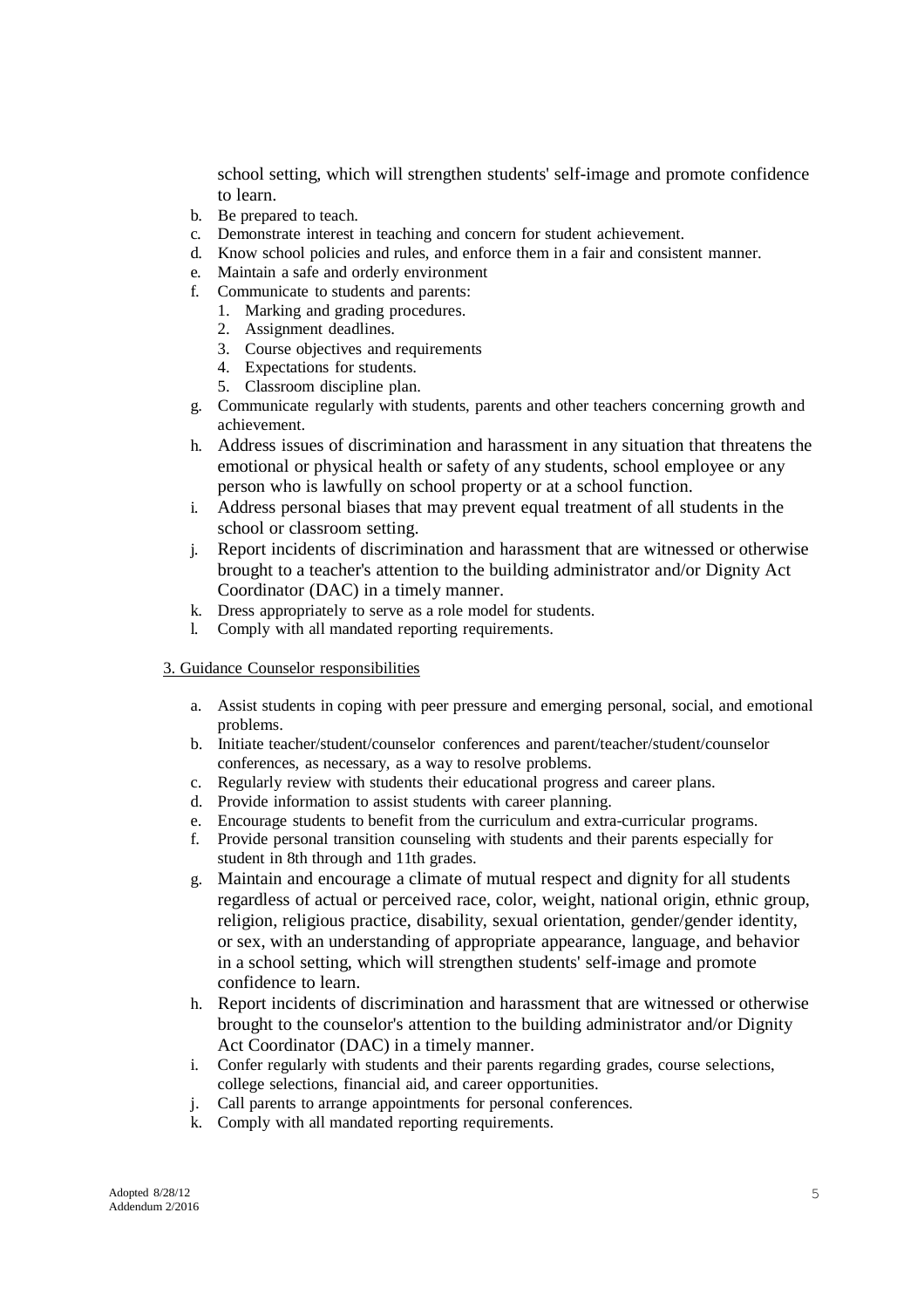## 4. Principal and Assistant Principal Responsibilities

- a. Promote a safe, secure, orderly, and stimulating school environment, supporting active teaching and learning.
- b. Ensure that students and staff have the opportunity to communicate regularly with the Principal and approach the Principal and Assistant Principal for redress of grievances.
- c. Evaluate the performance of all teachers and staff.
- d. Evaluate on a regular basis all instructional programs.
- e. Support the development of and student participation in appropriate extracurricular activities.
- f. Be responsible for enforcing the code of conduct and ensuring that all cases are resolved promptly and fairly.
- g. Maintain and encourage a climate of mutual respect and dignity for all students regardless of actual or perceived race, color, weight, national origin, ethnic group, religion, religious practice, disability, sexual orientation, gender/gender identity, or sex, with an understanding of appropriate appearance, language, and behavior in a school setting, which will strengthen students' self-image and promote confidence to learn.
- h. Follow up on any incidents of discrimination and harassment that are witnessed or otherwise brought to the Principal's attention in a timely manner in collaboration with the Dignity Act Coordinator (DAC).
- i. Comply with all mandated reporting requirements.

## 5. Superintendent responsibilities

- a. Promote a safe, orderly, respectful and stimulating school environment, free from intimidation, discrimination and harassment, supporting active teaching and learning.
- b. Review with district administrators the policies of the Board of Education and state and federal laws relating to school operations and management.
- c. Provide information to the Board of Education regarding program, assessment and disciplinary data, as needed.
- d. Work to create instructional programs that minimize problems of misconduct and are sensitive to student and teacher needs.
- e. Work with district administrators in enforcing the code of conduct and ensuring that all cases are resolved fairly and promptly.
- f. Maintain and encourage a climate of mutual respect and dignity for all students regardless of actual or perceived race, color, weight, national origin, ethnic group, religion, religious practice, disability, sexual orientation, gender/gender identity, or sex, with an understanding of appropriate appearance, language, and behavior in a school setting, which will strengthen students' self-image and promote confidence to learn.

## 6. Board of Education's responsibilities

a. Develop a code of conduct that clearly defines expectations for the conduct of students, district personnel, and visitors on school property.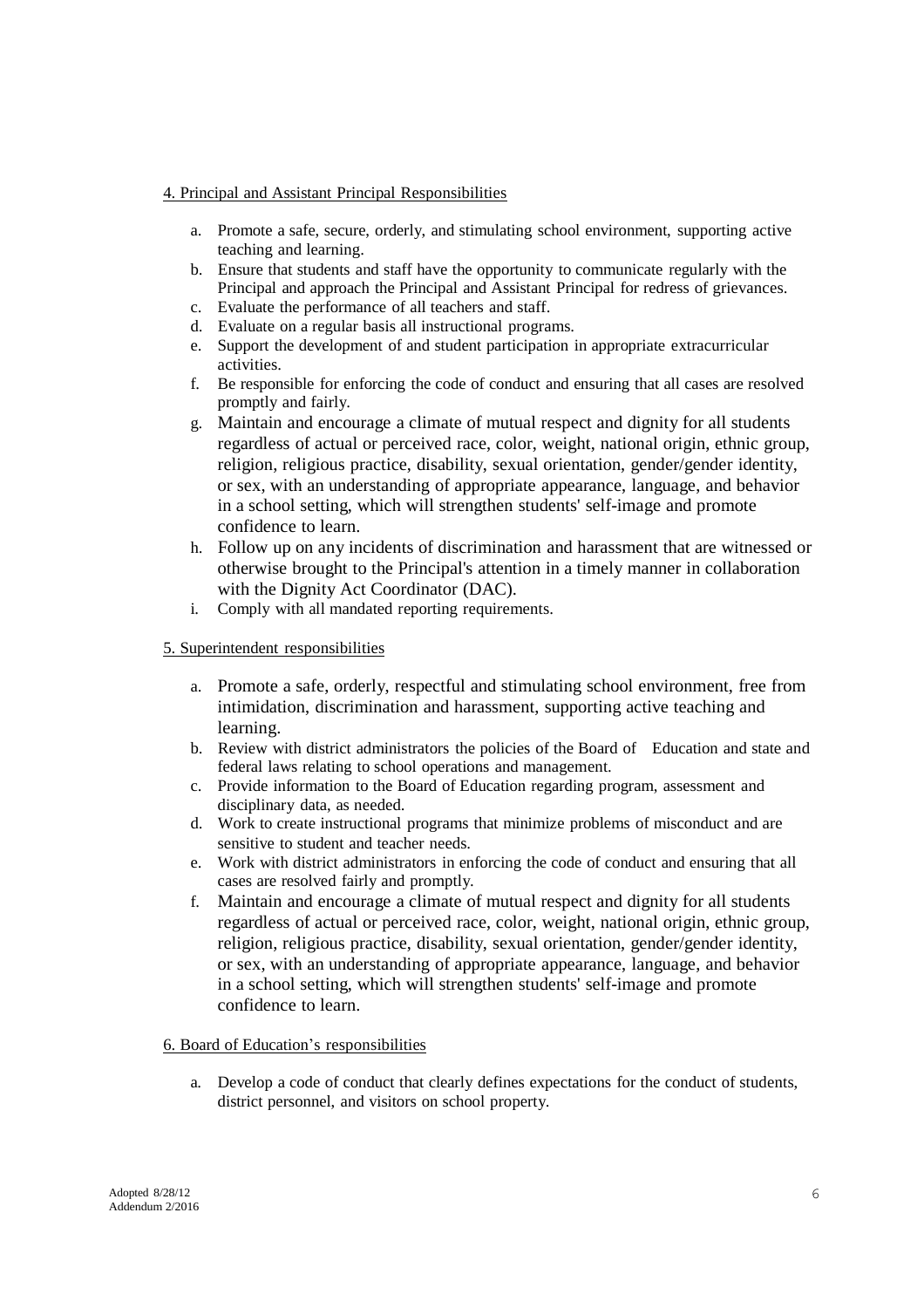- b. Adopt and review, at least annually, the district's code of conduct to evaluate the Code's effectiveness and the fairness and consistency of implementation.
- c. Appoint a Dignity Act Coordinator in each school building. The Dignity Act Coordinator will be thoroughly trained to handle human relations in the areas of race, color, weight, national origin, ethnic group, religion, religious practice, disability, sexual orientation, gender/gender identity, and sex. The Dignity Act Coordinator will be accessible to students and other staff members for consultation and advice as needed on the Dignity For All Students Act.
- d. Lead by example by conducting Board meetings in a professional, respectful, courteous manner.

# 7. Expectations for Student Support Service Personnel

(School Psychologists, Student Service Liaison, Student Assistance Counselor)

- a. Support educational and academic goals.
- b. Know school rules, abide by them and enforce them in a fair and consistent manner.
- c. Assist students in coping with peer pressure and emerging personal, social and emotional problems.
- d. Set a good example for students and colleagues by demonstrating dependability, integrity and other standards of ethical conduct.
- e. Maintain confidentiality about all personal information and educational records concerning students and their families.
- f. Initiate teacher/student/counselor conferences and parent/teacher/student/counselor conferences, as necessary or requested, as a way to resolve problems and communicate as necessary in any other manner with parents and other staff regarding student progress and needs.
- g. Encourage students to benefit from the curriculum and extra-curricular programs.
- h. Maintain and encourage a climate of mutual respect and dignity for all students regardless of actual or perceived race, color, weight, national origin, ethnic group, religion, religious practice, disability, sexual orientation, gender/gender identity, or sex, with an understanding of appropriate appearance, language, and behavior in a school setting, which will strengthen students' self-image and promote confidence to learn.
- i. Report incidents of discrimination and harassment that are witnessed or otherwise brought to the staff member's attention to the building administrator and/or Dignity Act Coordinator (DAC) in a timely manner.

# 8. Expectations for Other School Staff

- a. Follow the Code of Conduct; know, abide by and enforce school rules in a fair and consistent manner.
- b. Set a good example for students and other staff by demonstrating dependability, integrity and other standards of ethical conduct.
- c. Assist in promoting a safe, orderly and stimulating school environment.
- d. Maintain confidentiality about all personal information and educational records concerning students and their families.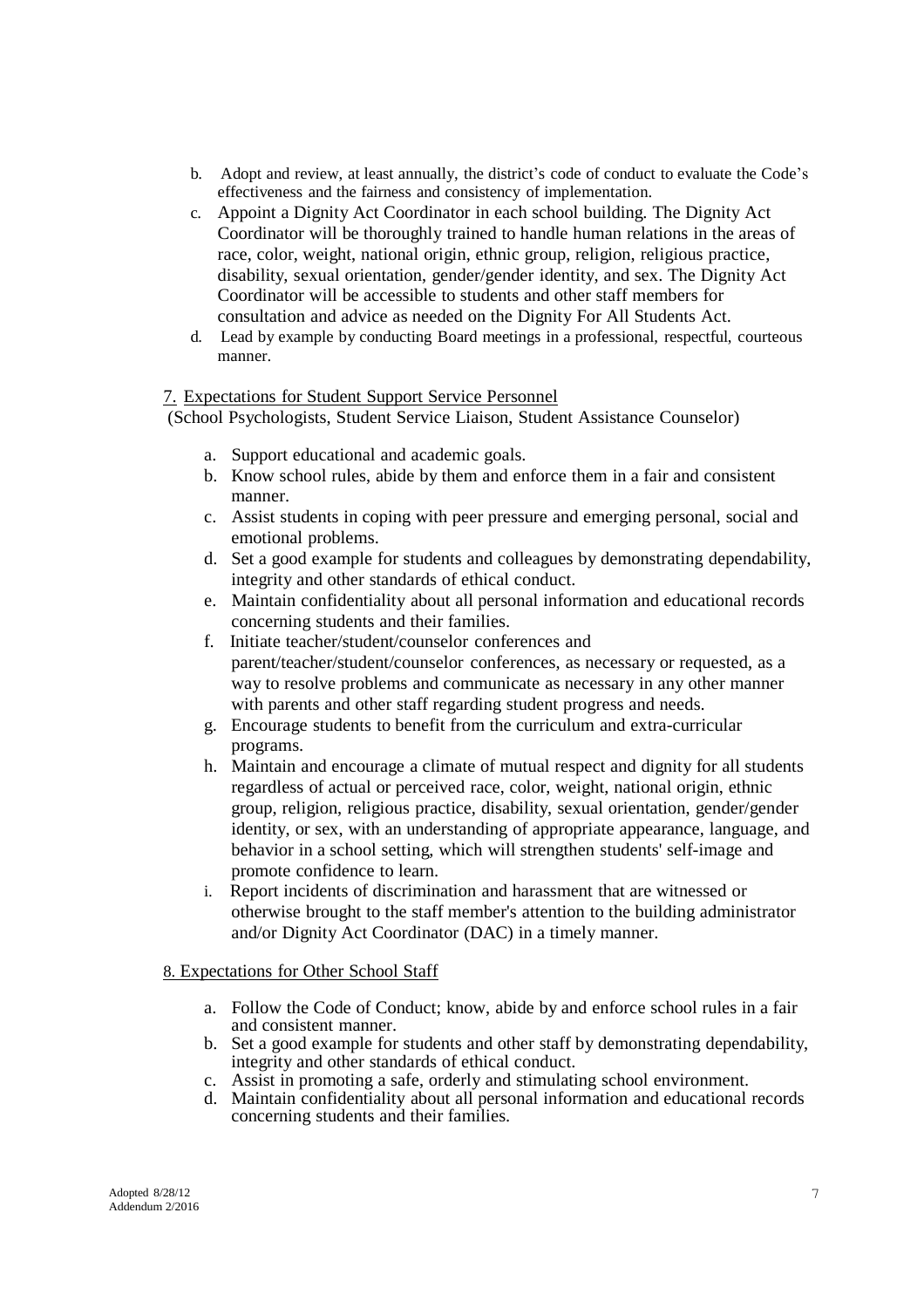- e. Maintain and encourage a climate of mutual respect and dignity for all students regardless of actual or perceived race, color, weight, national origin, ethnic group, religion, religious practice, disability, sexual orientation, gender/gender identity, or sex, with an understanding of appropriate appearance, language, and behavior in a school setting, which will strengthen students' self-image and promote confidence to learn.
- f. Report incidents of discrimination and harassment that are witnessed or otherwise brought to a staff member's attention to the building administrator and/or Dignity Act Coordinator (DAC) in a timely manner.

## **E. Student Dress Code**

All students are expected to give proper attention to personal cleanliness and to dress appropriately for school and school functions. Students and their parents have the primary responsibility for acceptable student dress and appearance. Teachers and all other district personnel should exemplify and reinforce acceptable student dress and help students develop an understanding of appropriate appearance in the school setting.

In order to promote a school climate that is conducive to learning and free from distraction, the following are deemed to be inappropriate either because they interfere with the health and safety of our students and staff or because they are not appropriate to the educational setting, or are disruptive to the educational process:

- 1. A student's dress, grooming and appearance shall not materially or substantially disrupt or interfere with the educational process, or create a health and safety hazard.
- 2. Extremely brief garments which are inappropriate and/or disruptive to the educational process may not be worn.
- 3. Underwear must be completely covered with outer clothing.
- 4. Students must wear footwear at all times. Footwear that is a safety hazard will not be allowed.
- 5. Students may not wear hats, and heavy jackets designed for outdoor use in the classroom except for a religious or medical purpose.
- 6. Students may not wear clothing that is vulgar, obscene, indecent, libelous, advocates discrimination, or denigrates others on account of actual or perceived race, color, weight, national origin, ethnic group, religion, or religious practice, sex, gender/gender identity, sexual orientation, or disability.
- 7. Students may not wear clothing that endorses or promotes the use of alcohol, tobacco, or illegal drugs and/or encourages gang, and/or other illegal/ violent activities.
- 8. Students may not wear sleepwear, including pajamas, slippers.
- 9. Students may not wear clothing exposing a bare midriff.
- 10. Students may not wear caps, doo-rags, bandanas, sports caps, stocking caps, visors, hoods of hooded sweatshirts – This does not include hair adornment of a utilitarian nature (barrettes, hair bands, scrunchies), or headwear worn for religious, cultural, or medical reasons.
- 11. Students may not wear jewelry (e.g. spiked collars, spiked bracelets, heavy chains, etc.) which can injure the student or others.
- 12. Students may not wear sunglasses, unless medically required.
- 13. Administration reserves the right to rule on the appropriateness of any new fashion trend.
- 14. Each Building Principal or his/her designee shall be responsible for informing all students and parents of the student dress code at the beginning of the school year, as well as any revisions that may be made to the dress code during the school year.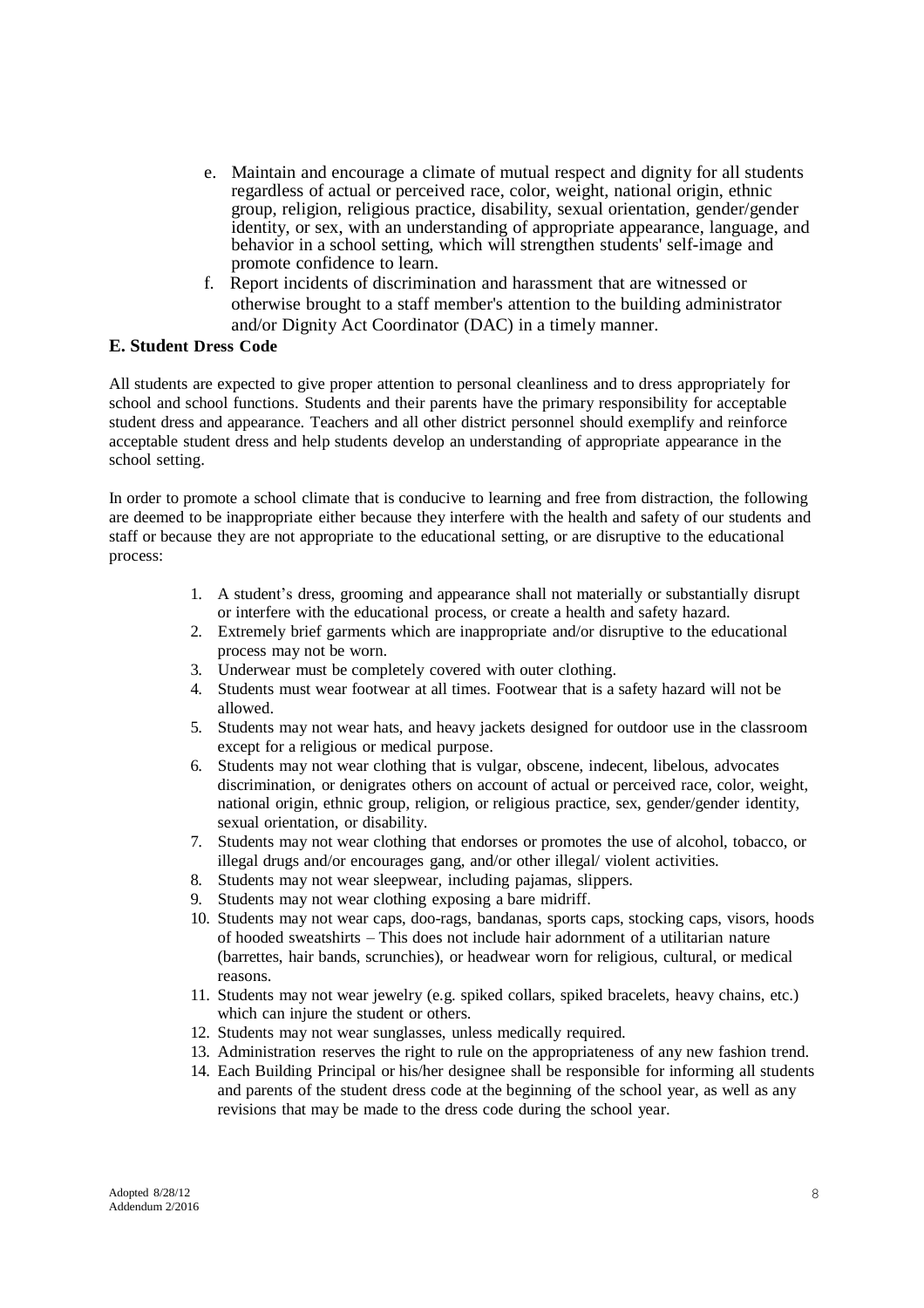Students who violate the dress code shall be required to modify his/her appearance by covering or removing the item and if necessary or practical, replacing it with an acceptable item. Any student who refuses to do so shall be subject to discipline, up to and including school suspension for the day. Any student who repeatedly fails to comply with the dress code shall be subject to further discipline.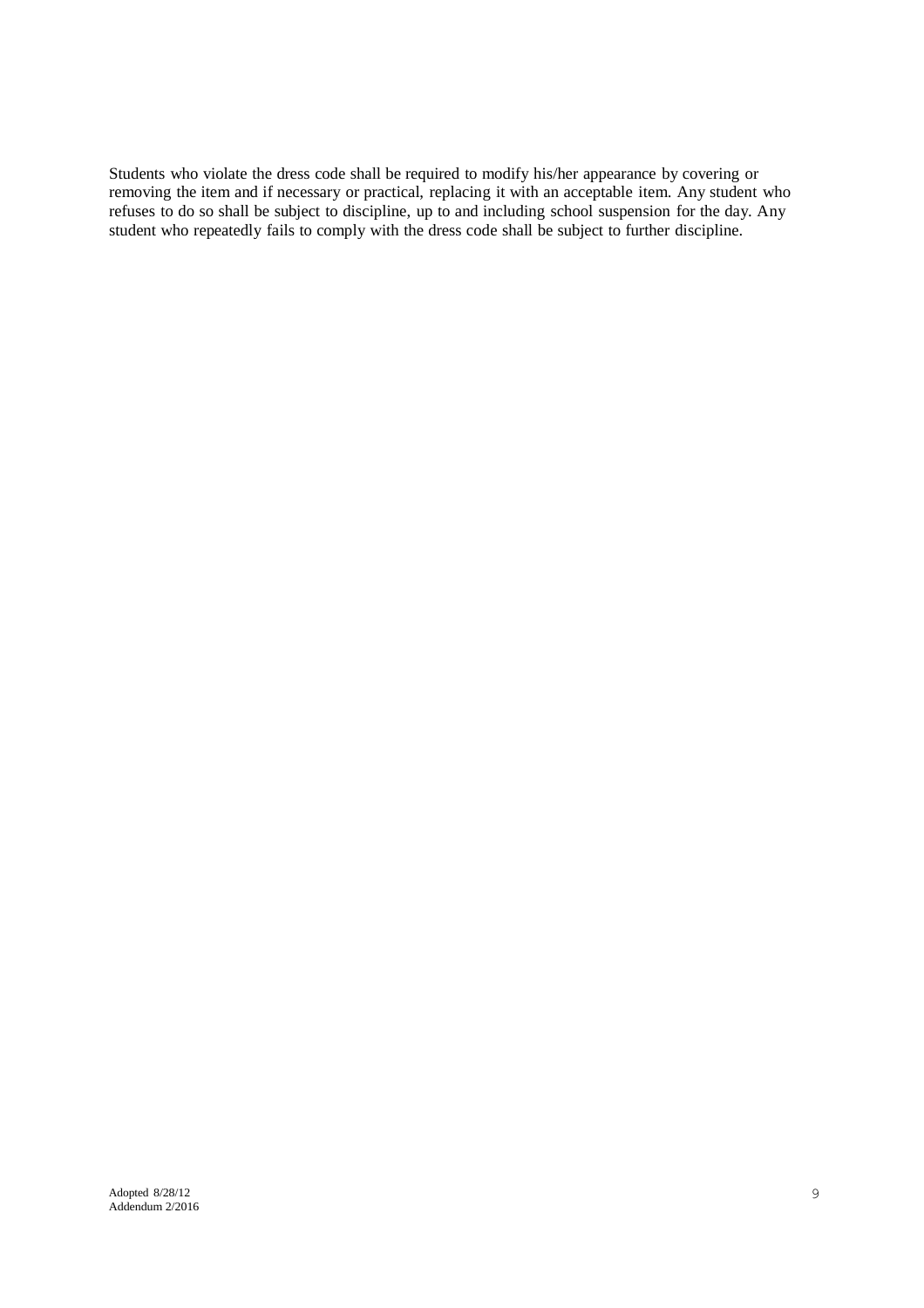## **F. Prohibited Student Conduct**

The Board of Education expects students to conduct themselves in an appropriate and civil manner, with proper regard for the rights and welfare of other students, district personnel and other members of the school community, and for the care of school facilities and equipment. The best discipline is selfimposed, and students must learn to assume and accept responsibility for their own behavior, as well as the consequences of any misbehavior. District personnel who interact with students are expected to use disciplinary action only when necessary and to place emphasis on the student's ability to grow in selfdiscipline.

The Board recognizes the need to make its expectations for student conduct while on school property or engaged in a school function specific and clear. The rules of conduct listed below are intended to do that and focus on safety and respect for the rights and property of others. **As stated previously, no set of rules or policies can include every possible infraction**. Students who will not acceptresponsibility for their own behavior and who violate these school rules will be required to accept the penalties for their conduct.

Students may be subject to disciplinary action, up to and including suspension from school, when they:

- 1. Engage in behavior that is disorderly. Examples of disorderly conduct include but are not limited to:
	- a. Running in the hallways.
	- b. Making unreasonable noise.
	- c. Using language or gestures that are profane, lewd, vulgar or abusive.
	- d. Obstructing pedestrian or vehicular traffic.
	- e. Engaging in any willful act which disrupts the normal operation of the school community.
	- f. Trespassing. Students are not permitted in any school building other than the one they attend without permission from the administrator in charge of the building.
	- g. Misusing computer/electronic communications devices, including any unauthorized or inappropriate use of computers, software, or Internet/intranet account; accessing inappropriate websites; evading the District's content filter; using an outside wireless network; or any other violation of the District Acceptable Use Policy .
	- h. Unauthorized use of personal electronic devices/equipment (i.e., cell phones, MP3 devices, cameras, and other personal electronic devices deemed inappropriate by the administration).
	- i. Unauthorized use of personal computer, laptop, tablet or e-reader and/or other computerized information resources through the District computer system.
- 2. Engage in conduct that is insubordinate (i.e. disobedient, defiant, noncompliant), or disruptive.

Examples of such behaviors include but are not limited to:

a. Engaging in harassing conduct, verbal threats, intimidation, or abuse that reasonably causes or would reasonably be expected to cause a student to fear for his or her physical well-being.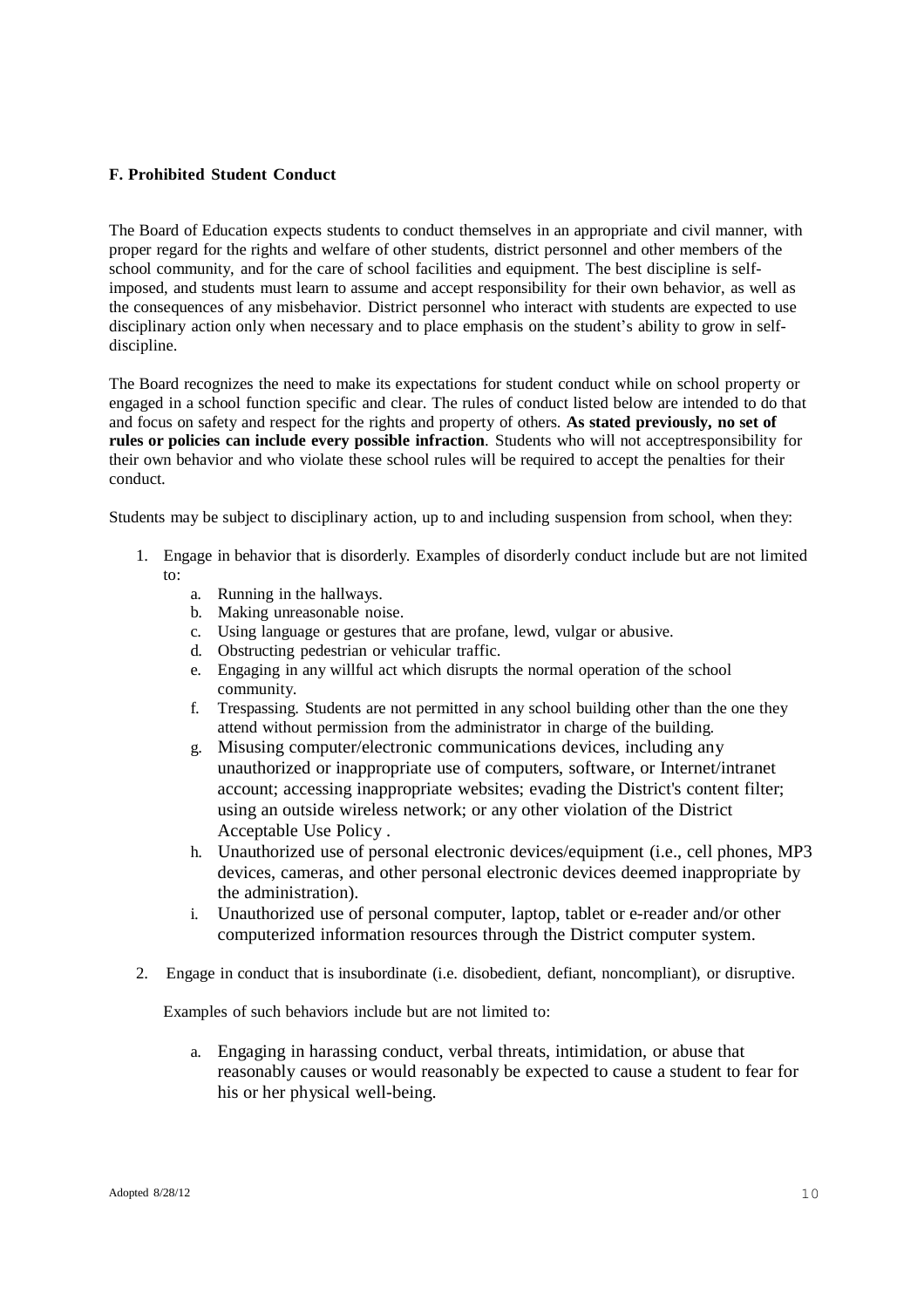- b. Demonstrating disrespect or failure to comply with the reasonable directions of school personnel.
- c. Failure to report to school or class on time, cutting class or leaving school without permission.
- d. Skipping detention or alternative assignments made by an administrator.
- 3. Engage in behavior that is violent. Examples of such behavior include but are not limited to :
	- a. Committing or attempting to commit an act of violence (such as hitting, kicking, spitting, punching, or scratching) upon a teacher, administrator, other school employee or another student or any other person lawfully on school property.
	- b. Possessing a weapon. Authorized law enforcement personnel are the only persons permitted to have a weapon in their possession while on school property or at a school function.
	- c. Displaying what appears to be a weapon.
	- d. Threatening to use any weapon.
	- e. Intentionally or recklessly damaging or destroying the personal property of a student, teacher, administrator, other district employee or any person lawfully on school property.
	- f. Intentionally or recklessly damaging or destroying school district property, including graffiti or arson.
	- g. Communication on or off school property by any means (including oral, written or electronic such as through the Internet, email or texting), where the content of such communication (a) can reasonably be interpreted as a threat to commit an act of violence on school property; or, (b) results in material or substantial disruption to the educational environment.
	- h. All conduct which is specifically named as violent or disruptive under Article 55 of the Education Law.
- 4. Engage in any conduct that endangers the safety, morals, health or welfare of others. Examples of such behavior include but are not limited to:
	- a. Lying to school personnel.
	- b. Stealing the property of other students, school personnel, or any other person lawfully on school property or attending a school function.
	- c. Unauthorized use of locked interior doors or perimeter access doors.
	- d. Defamation, which includes making false or unprivileged statements or representations about an individual or identifiable group of individuals that harms the reputation of the person or the identifiable group by demeaning them. This can include posting or publishing video, audio recordings or pictures via written material, cell phones, Internet, YouTube, email, etc.
	- e. Harassment, the creation of a hostile environment by conduct or by verbal threats, intimidation or abuse that has or would have the effect of unreasonably and substantially interfering with a student's educational performance, opportunities or benefits, or mental, emotional or physical wellbeing based on a person's actual or perceived race, color, weight, national origin, ethnic group, religion, or religious practice, sex, gender/gender identity, sexual orientation, or disability, use of a recognized guide dog, hearing dog or service dog.
	- f. Sexual harassment, which includes unwelcome sexual advances, requests for sexual favors, taking, sending or receiving sexually explicit videos, pictures or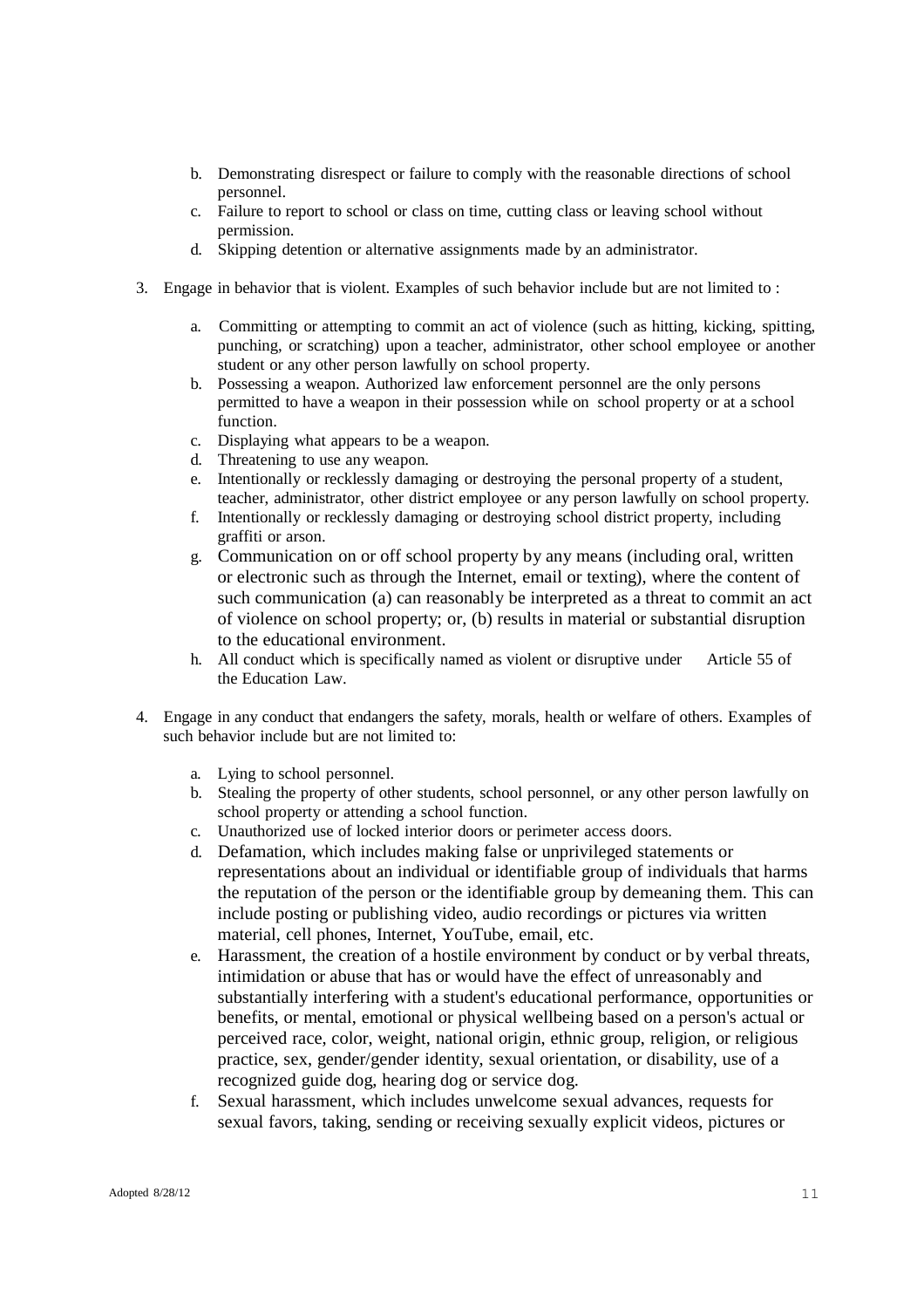auditory recordings and other verbal or physical conduct or communication of a sexual nature.

- g. Discrimination, based on a person's actual or perceived race, color, weight, national origin, ethnic group, religion, or religious practice, sex, gender/gender identity, sexual orientation, or disability, use of a recognized guide dog, hearing dog or service dog, as a basis for treating another in a negative manner on school property or at a school function.
- h. Bullying and intimidation, which includes engaging in actions or statements that put an individual in fear of bodily harm and/or emotional discomfort; for example, "play" fighting, extortion of money, overt teasing, etc.
- i. "Internet bullying" (also referred to as "cyberbullying") including the use of instant messaging, email, websites, chat rooms, text messaging, or by any other electronic means, when such use interferes with the operation of the school; or infringes upon the general health, safety and welfare of students or employees.
- j. Hazing, which includes any intentional or reckless act directed against another for the purpose of initiation into, affiliating with or maintaining membership in any school sponsored activity, organization, club or team.
- k. Displaying signs of gang affiliation or engaging in gang-related behaviors that are observed to increase the level of conflict or violent behavior.
- l. Selling, using or possessing obscene material.
- m. Using vulgar or abusive language, cursing, or swearing.
- n. Smoking a cigarette, cigar, pipe, or using chewing or smokeless tobacco.
- o. Possessing, consuming, selling, attempting to sell, distributing or exchanging alcoholic beverages, tobacco, tobacco products or illegal and/or controlled substances, counterfeit and designer drugs, or paraphernalia for use of such drugs or be under the influence of any such substances on school property or at a school function. "Illegal substances" include, but are not limited to, inhalants, marijuana, synthetic cannabinoids, cocaine, LSD, PCP, ecstasy, amphetamines, heroin, steroids, look-alike drugs, drug paraphernalia and any substances commonly referred to as "designer drugs."
- p. Indecent exposure, that is, exposure to sight of the private parts of the body in a lewd or indecent manner.
- q. Inappropriately using or sharing prescription and over the counter drugs.
- r. Gambling.
- s. Initiating a report warning of fire or other catastrophe without valid cause, misuse of 911, or discharging a fire extinguisher.
- t. Use of and displaying cell phones, pagers, music players, earphones, laser pointer/pens or any other type of telecommunications or imaging devices, during the school day, unless used in an area designated by the building administrator, or unless otherwise authorized by the district. While students are permitted to possess such devices during the school day, they are prohibited from using them in any manner which invades the privacy of students, employees, volunteers or visitors. Students are not permitted to use any form of information technology, including their own personal electronic devices, to intimidate, harass or threaten others. This type of harassment is generally referred to as cyber bullying. If a student violates this prohibition, then he/she is subject to discipline under this provision and/or any other provision in the District *Code of Conduct* that may be applicable to the circumstances involved, including confiscation of any such devices.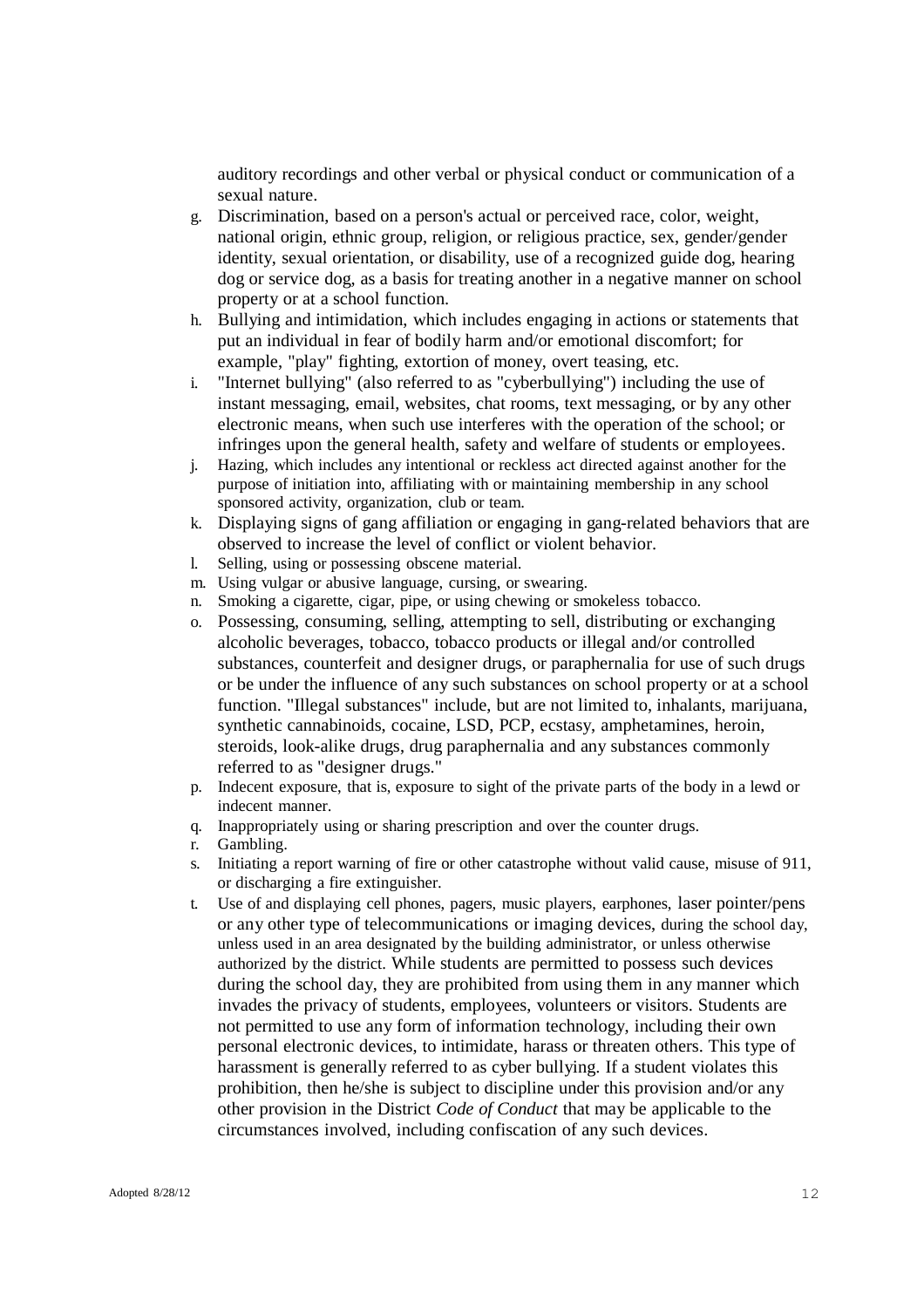- u. Texting during the school day unless used in an area designated by administration.
- v. No electronic recording and/or uploading any activity during school or school activities without permission from school administration.
- w. No personal laptop computers or personal Internet access.
- x. Promoting, inciting, or encouraging violent or disruptive behavior, such as fighting, bullying, intimidation, etc.
- y. No food and beverages outside of the cafeteria, unless approved by administration.
- z. Students are not to loiter in classrooms, hallways, or on school grounds, before or after the regular school day. Students who persist in loitering in the building or on school grounds when they are not scheduled to be in school will be subject to disciplinary action.
- aa. Public displays of affection.
- bb. Using vehicles on school property where conduct is considered to be dangerous, hazardous or a violation of school policy. Students must comply with all motor vehicle and traffic laws.
- 5. Engage in misconduct while on a school bus:

It is crucial for students to behave appropriately while riding on district buses, to ensure their safety and that of other passengers and to avoid distracting the bus driver. Students are required to conduct themselves on a bus in a manner consistent with the established standards for classroom behavior. Examples of misconduct on school buses include, but are not limited to: excessive noise, bullying, use of derogatory language, pushing, shoving, fighting, smoking, or throwing objects from the bus window.

- 6. Engage in any form of academic misconduct. Examples of academic misconduct include but are not limited to:
	- a. Plagiarism.
	- b. Cheating.
	- c. Unauthorized copying of another person's work without permission.
	- d. Altering records.
	- e. Assisting another student in any of the above actions.

### **G. Reporting Violations**

All students are expected to promptly report violations of the code of conduct to a teacher, guidance counselor, the Building Principal or his or her designee, or the Dignity for All Students Coordinator (DAC). Any student observing a student engaging in any conduct prohibited by the code of conduct, including but not limited to, possessing a weapon, alcohol or illegal substance on school property or at a school function shall report this information immediately to a teacher, the Principal, the Principal's designee or the Superintendent of Schools.

All district staff authorized to impose disciplinary sanctions are expected to do so in a prompt, fair and lawful manner. District staff who are not authorized to impose disciplinary sanctions are expected to promptly report violations of the code of conduct to their supervisor, who shall in turn impose an appropriate disciplinary sanction, if so authorized, or refer the matter to a staff member who is authorized to impose an appropriate sanction.

Any weapon, alcohol or illegal substance found shall be confiscated immediately, if possible, followed by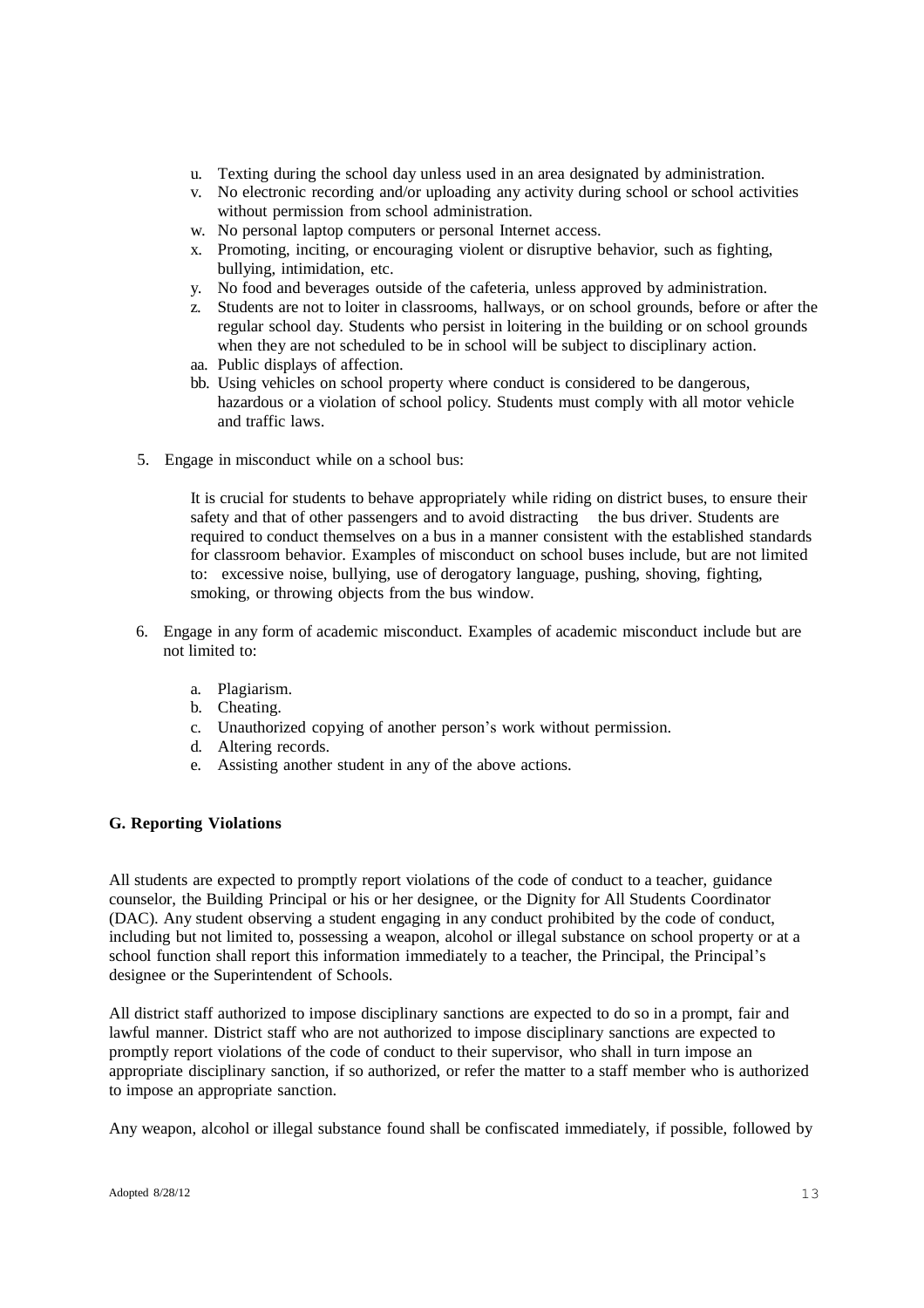notification to the parent of the student involved and the appropriate disciplinary sanction, which may include expulsion and referral for prosecution.

The Superintendent or his/her designee must notify the appropriate local law enforcement agency of those code violations that constitute a crime, such as forcible sexual offenses; armed robbery; bomb threats; and such other conduct which law enforcement advises the district that it is desirous of being informed about. Such notification should be made as soon as practical, but in no event later than the close of business the day the Superintendent or his/her designee learns of the violation. The notification may be made by telephone, followed by a letter mailed on same day as the telephone call is made. The notification must identify the student and explain the conduct that violated the code of conduct and constituted a crime.

### **H. Disciplinary Penalties, Procedures and Referrals**

Discipline is most effective when it deals directly with the problem at the time and place it occurs, and in a way that students view as fair and impartial. School personnel who interact with students are expected to use disciplinary action only when necessary and to place emphasis on the students' ability to grow in selfdiscipline.

Disciplinary action, when necessary, will be firm, fair and consistent so as to be the most effective in changing student behavior. In determining the appropriate disciplinary action, school personnel authorized to impose disciplinary penalties will consider the following:

- 1. The student's age.
- 2. The nature of the offense and the circumstances which led to the offense.
- 3. The student's prior disciplinary record.
- 4. Information from parents, teachers and/or others, as appropriate.
- 5. Other extenuating circumstances.

As a general rule, discipline will be progressive. This means that a student's first violation will usually merit a lighter penalty than subsequent violations. If the conduct of a student is related to a disability or suspected disability, the student may be referred to the Committee on Special Education, and discipline, if warranted, shall be administered consistent with the separate requirements of this code of conduct for disciplining students with a disability or presumed to have a disability. A student identified as having a disability shall not be disciplined for behavior related to his/her disability.

1. Penalties

Students who are found to have violated the district's code of conduct may be subject to the following penalties, either alone or in combination. The school personnel identified after each penalty are authorized to impose that penalty, consistent with the student's right to due process.

- a. Oral warning any member of the district staff.
- b. Confiscation of any electronic device found to be in violation of the Code of Conduct Teachers, Counselors, Assistant Principal, Principal/designee, Superintendent/designee.
- c. Written referral bus driver/monitors, hall and lunch monitors, coaches, guidance counselors, teachers, Assistant Principal, Principal/designee, Superintendent/designee, security personnel.
- d. Written notification to parent.
- e. Detention (after school may be assigned by the Assistant Principal, Principal/designee, Superintendent and/or lunch detention may be assigned by teachers, Assistant Principal,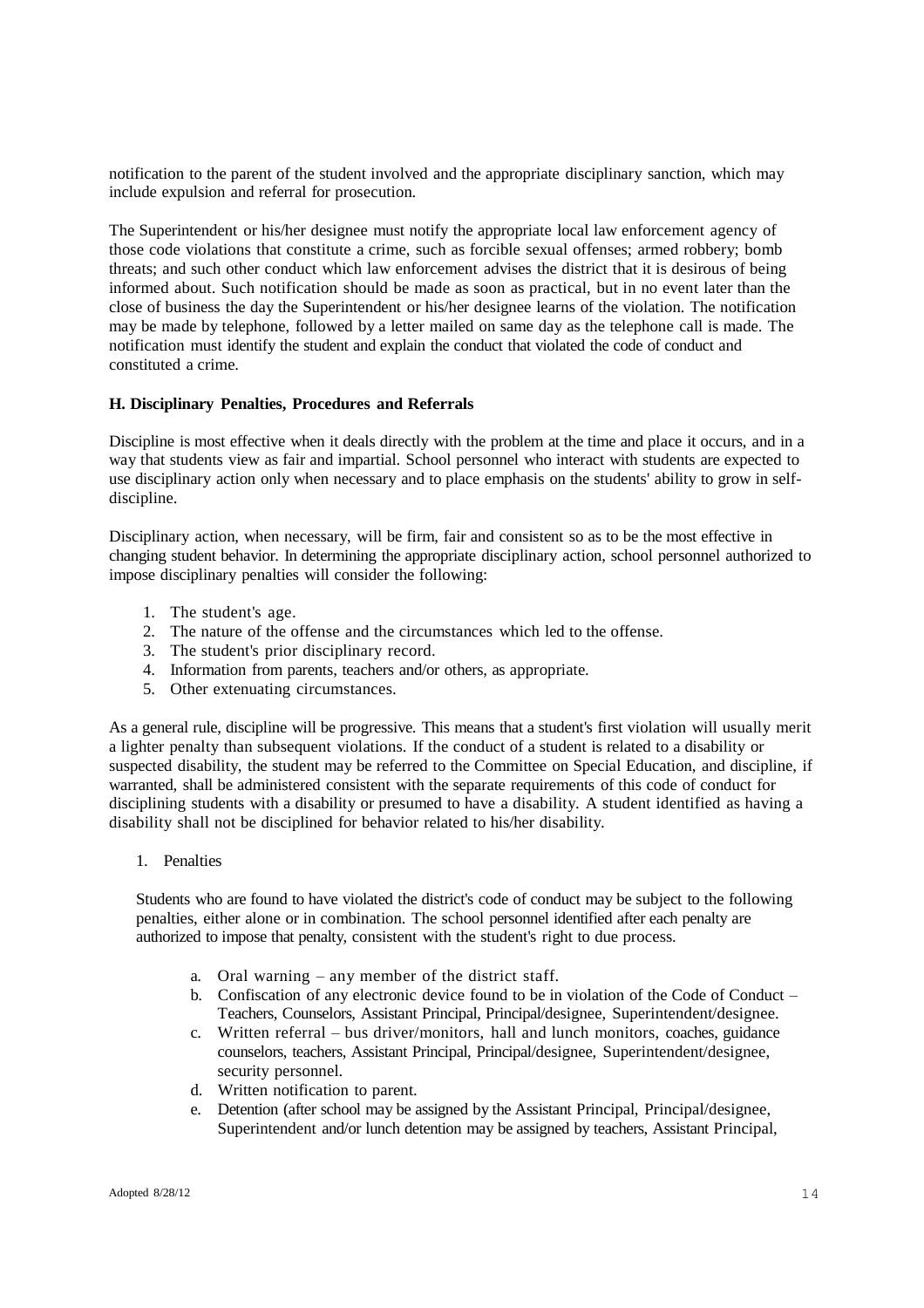Principal, Superintendent).

- f. Suspension from transportation –Principal/Designee, Superintendent/Designee.
- g. Suspension from athletic participation coaches, Athletic Director, Assistant Principal, Principal, Superintendent.
- h. Suspension from social or extracurricular activities activity director, Assistant Principal, Principal, Superintendent.
- i. Suspension of other privileges Assistant Principal, Principal, Superintendent.
- j. In-school suspension Principal, Superintendent.
- k. Removal from classroom by teacher.
- l. Short-term (five days or less) suspension from school Principal, Superintendent, Board.
- m. Long-term (more than five days) suspension from school Superintendent, Board.
- n. Permanent suspension from school Superintendent, Board.

#### 2. Procedures

The kind of due process a student receives before a penalty is imposed depends on the penalty a student may receive. In all cases, the person imposing the penalty must inform the student of the supposed misconduct, and must investigate the facts surrounding this misconduct. All students will have a chance to tell their version of the facts to the person who will be deciding the penalty.

Students who are to be given penalties other than an oral warning, written warning or written notification to their parents are entitled to additional rights before the penalty is imposed. These additional rights are explained below.

A. Detention

1.Teachers, Principals and the Superintendent may use after school, lunch or weekend detention as a penalty for student misconduct in situations where removal from the classroom or suspension would be inappropriate. Detention will be imposed as a penalty only after the student's parent has been notified to confirm that the student has appropriate transportation home following detention. Parents are to be called by telephone; if there is no telephone or working number, that fact must be documented, and written notice must be provided.

- I. Suspension from Transportation
	- a. If a student does not conduct himself/herself properly on a bus, the bus driver is expected to bring such misconduct to the Principal's attention. Students who become a serious disciplinary problem may have their riding privileges suspended by the Principal or the Superintendent or their designees.
	- b. In such cases, the student's parent will become responsible for seeing that his or her child gets to and from school safely. Should the suspension from transportation amount to a suspension from attendance, the district will make appropriate arrangements to provide for the student's education.
	- c. A student subjected to a suspension from transportation is not entitled to a full hearing pursuant to Education Law §3214. However, the student and the student's parent will be provided with a reasonable opportunity for an informal conference with the Principal or the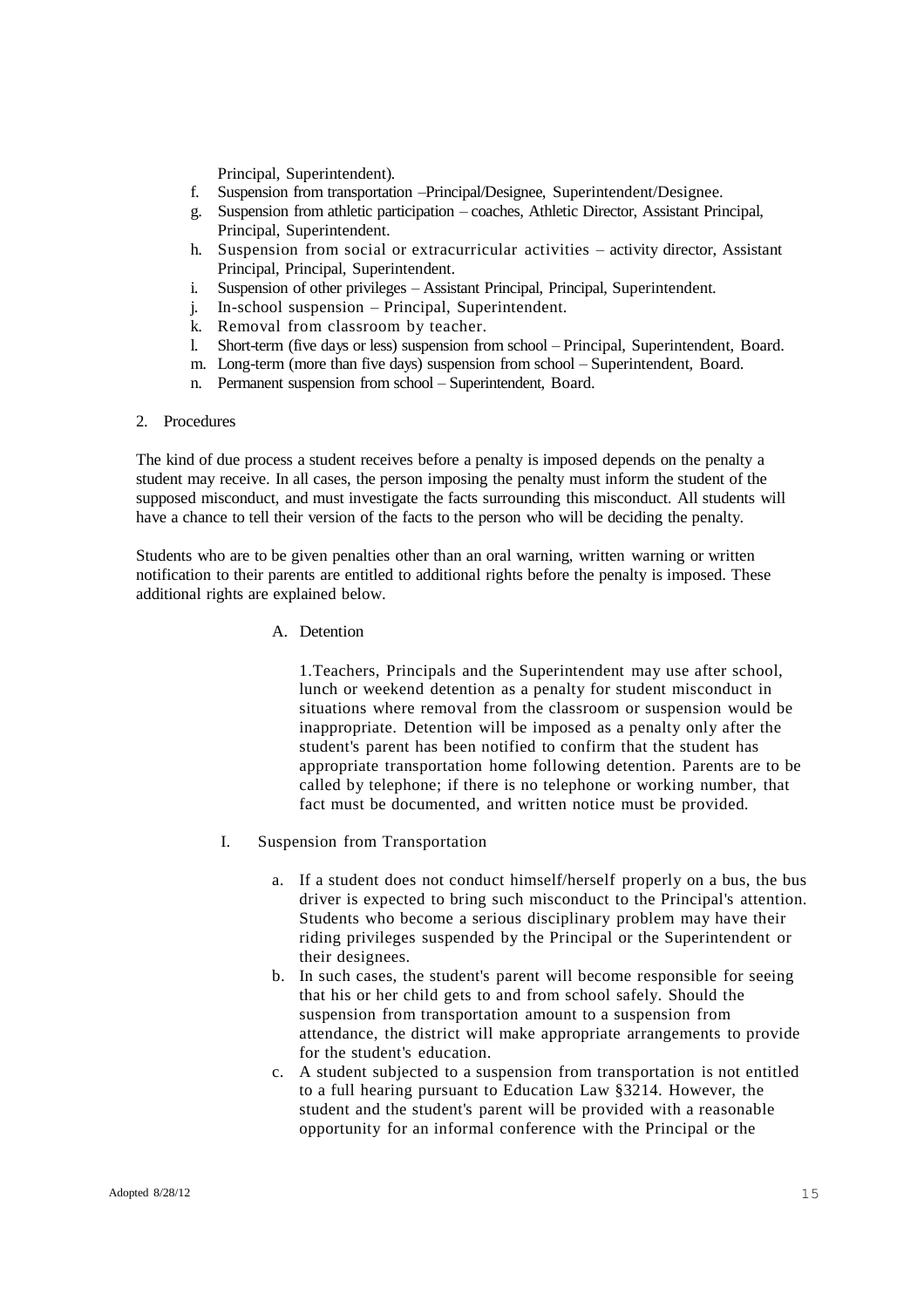Principal's designee to discuss the conduct and the penalty involved.

d. Suspension from athletic participation, extra-curricular activities and other privileges

A student subjected to a suspension from athletic participation, extra-curricular activities or other privileges is not entitled to a full hearing pursuant to Education Law §3214. However, the student and the student's parent will be provided with a reasonable opportunity for an informal conference with the district official imposing the suspension to discuss the conduct and the penalty involved.

- *e.* In-school Suspension
- I. The Board recognizes the school must balance the need of students to attend school and the need for order in the classroom to establish an environment conducive to learning. As such, the Board authorizes Principals and the Superintendent to place students who would otherwise be suspended from school as the result of a code of conduct violation in "in-school suspension."
- II. A student subjected to an in-school suspension is not entitled to a full hearing pursuant to Education Law §3214. However, the student and the student's parent will be provided with a reasonable opportunity for an informal conference with the district official imposing the in-school suspension to discuss the conduct and the penalty involved.
	- f. Teacher Disciplinary Removal of Disruptive Students

A student's behavior can affect a teacher's ability to teach and can make it difficult for other students in the classroom to learn. In most instances the classroom teacher can control a student's behavior and maintain or restore control over the classroom by using good classroom management techniques. These techniques may include practices that involve the teacher directing a student to briefly leave the classroom to give the student an opportunity to regain his or her composure and self-control in an alternative setting. Such practices may include, but are not limited to: (1) short-term "time out" in an elementary classroom or in an administrator's office; (2) sending a student to the Principal's office for the remainder of the class time only; or (3) sending a student to a guidance counselor or other district staff member for counseling. Time-honored classroom management techniques such as these do not constitute disciplinary removals for purposes of this code.

On occasion, a student's behavior may become disruptive. For purposes of this code of conduct, a disruptive student is a student who is substantially disruptive of the educational process or substantially interferes with the teacher's authority over the classroom. A substantial disruption of the educational process or substantial interference with a teacher's authority occurs when a student demonstrates a persistent unwillingness to comply with the teacher's instructions or repeatedly violates the teacher's classroom behavior rules. A classroom teacher may remove a disruptive student from class for no more than five days. The removal from class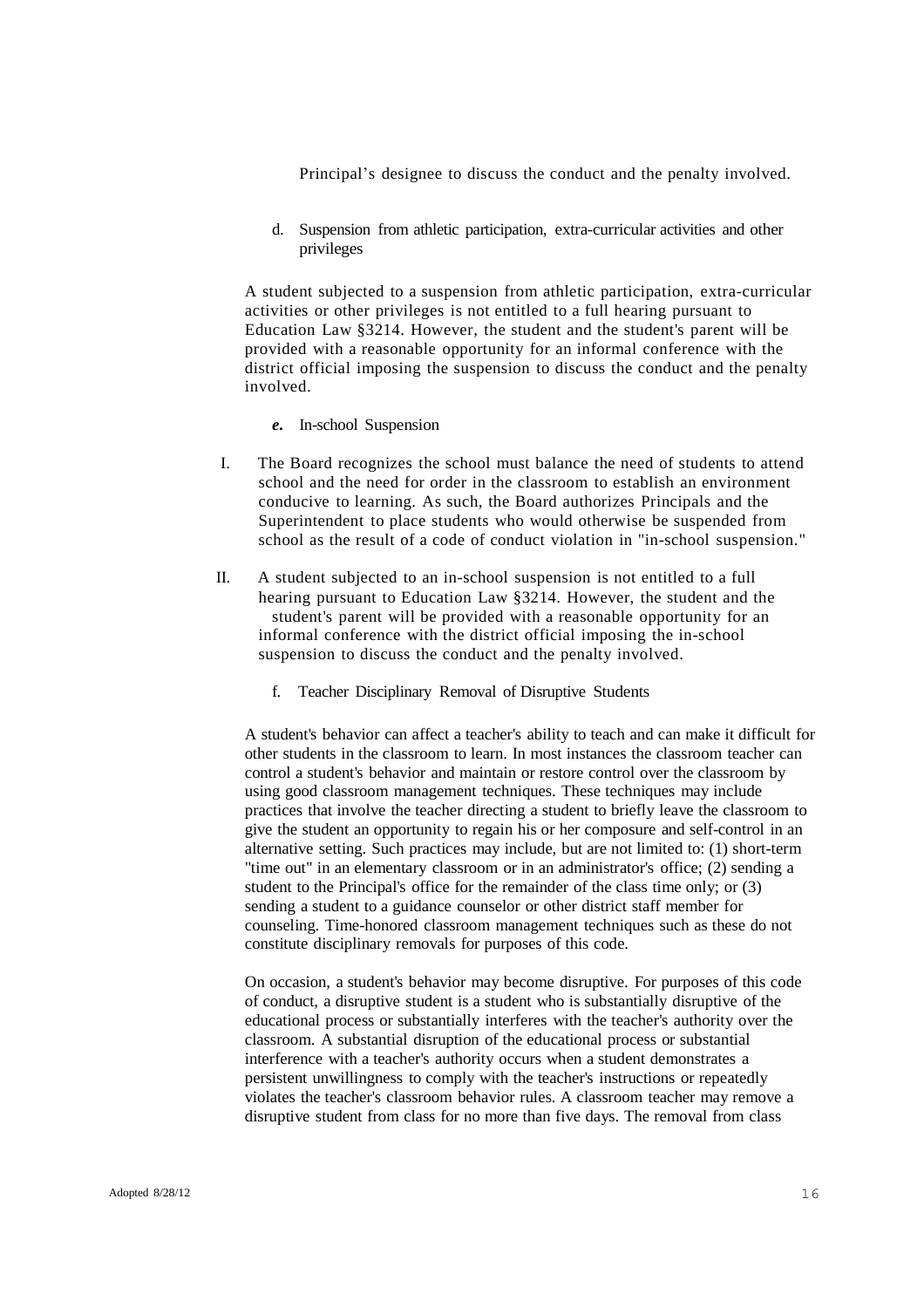applies to the class of the removing teacher only.

If the disruptive student does not pose a danger or ongoing threat of disruption to the academic process, the teacher must provide the student with an explanation for why he or she is being removed and an opportunity for the student to explain his or her version of the relevant events before thestudent is removed. Only after the informal discussion may a teacher remove a student from class.

If the student poses a danger or ongoing threat of disruption, the teacher may order the student to be removed immediately. The teacher must, however, explain to the student why he or she was removed from the classroom and give the student a chance to present his or her version of the relevant events within 24-hours, provided that if such twenty-four hour period does not end on a school day, it shall be extended to the corresponding time on the next school day.

The teacher must complete a district-established disciplinary removal form and meet with the Principal or his or her designee as soon as possible, but no later than the end of the school day, to explain the circumstances of the removal and to present the removal form. If the Principal or designee is not available by the end of the same school day, the teacher must leave the form with the secretary and meet with the Principal or designee prior to the beginning of classes on the next school day. Within 24 hours after the student's removal, provided that if such twenty-four hour period does not end on a school day, it shall be extended to the corresponding time on the next school day. The Principal or another district administrator designated by the Principal must notify the student's parent, in writing, that the student has been removed from class and why. The notice must also inform the parent that he or she has the right, upon request, to meet informally with the Principal or the Principal's designee to discuss the reasons for the removal.

The written notice must be provided by personal delivery, express mail delivery, or some other means that is reasonably calculated to assure receipt of the notice within 24 hours of the student's removal, provided that if such twenty-four hour period does not end on a school day, it shall be extended to the corresponding time on the next school day at the last known address for the parent. Where possible, notice should also be provided by telephone if the school has been provided with a telephone number(s) for the purpose of contacting parents. The Principal may require the teacher who ordered the removal to attend the informal conference.

If at the informal meeting the student denies the charges, the Principal or the Principal's designee must explain why the student was removed and give the student and the student's parents a chance to present the student's version of the relevant events. The informal meeting must be held within 48 hours of the student's removal, provided that if such forty- eight hour period does not end on a school day, it shall be extended to the corresponding time on the next school day. The timing of the informal meeting may be extended by mutual agreement of the parent and Principal.

The Principal or the Principal's designee may overturn the removal of the student from class if the Principal finds any one of the following:

I. The charges against the student are not supported by substantial evidence. II.The student's removal is otherwise in violation of law, including the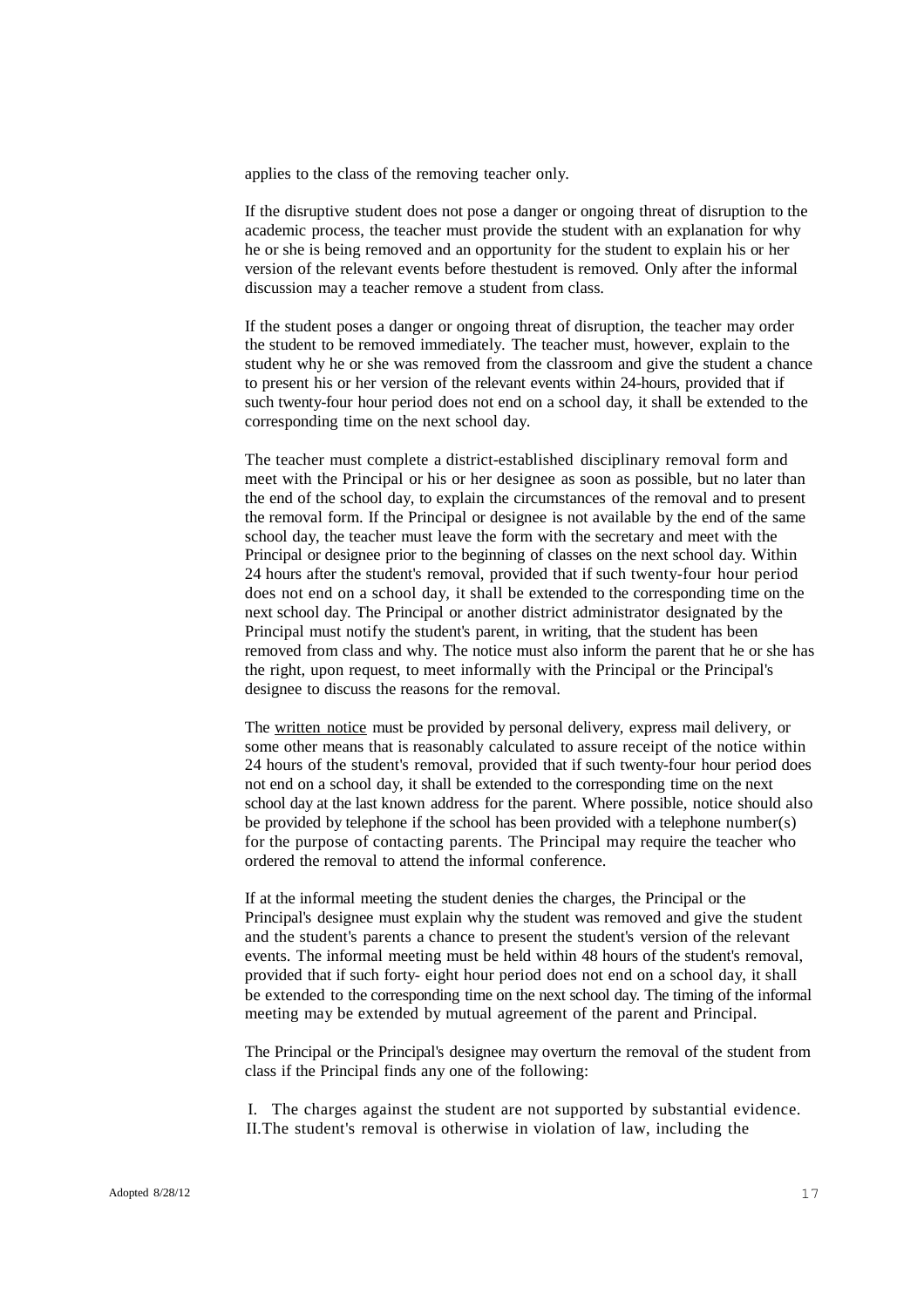district's code of conduct.

II. The conduct warrants suspension from school pursuant to Education Law §3214 and a suspension will be imposed.

The Principal or his/her designee may overturn a removal at any point between receiving the referral form issued by the teacher and the close of business on the day following the 48-hour period for the informal conference, provided that if such forty-eight hour period does not end on a school day, it shall be extended to the corresponding time on the next school day, if a conference is requested. No student removed from the classroom by the classroom teacher will be permitted to return to the classroom until the Principal makes a final determination, or the period of removal expires, whichever is less.

Any disruptive student removed from the classroom by the classroom teacher shall be offered continued educational programming and activities until he or she is permitted to return to the classroom.

Each teacher must keep a complete log (on a district provided form) for all cases of removal of students from his/her class. The Principal must keep a log of all removals of students from class.

Removal of a student with a disability, under certain circumstances, may constitute a change in the student's placement. Accordingly, no teacher may remove a student with a disability from his or her class until he or she has verified with the Principal or the chairperson of the Committee on Special Education that the removal will not violate the student's rights under state or federal law or regulation.

g. Suspension from School

Suspension from school is a severe penalty, which may be imposed only upon students who are insubordinate, disorderly, violent or disruptive, or whose conduct otherwise endangers the safety, morals, health or welfare of others.

The Board retains its authority to suspend students, but places primary responsibility for the suspension of students with the Superintendent and the Principals.

Any staff member may recommend to the superintendent or the Principal that a student be suspended. All staff members must immediately report and refer a violent student to the Principal or the Superintendent for a violation of the code of conduct. All recommendations and referrals shall be made in writing unless the conditions underlying the recommendation or referral warrant immediate attention. In such cases a written report is to be prepared as soon as possible by the staff member recommending the suspension.

The Superintendent or Principal, upon receiving a recommendation or referral for suspension, or when processing a case for suspension, shall gather the facts relevant to the matter and record them for subsequent presentation.

I. Short term (five days or less) Suspension from School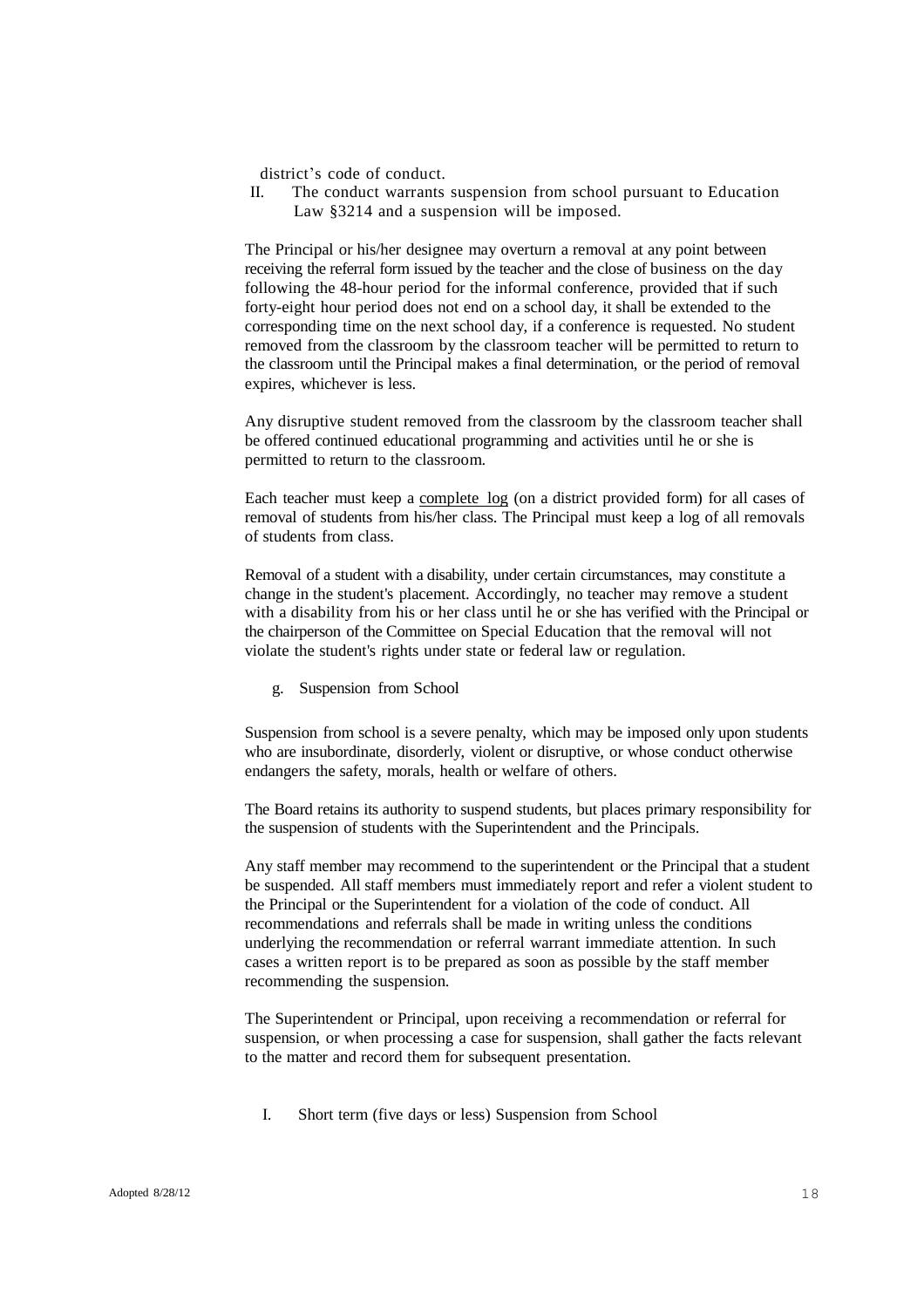When the Superintendent or Principal (referred to as the "suspending authority") proposes to suspend a student charged with misconduct for five days or less pursuant to Education Law §3214(3), the suspending authority must immediately notify the student orally. If the student denies the misconduct, the suspending authority must provide an explanation of the basis for the proposed suspension. The suspending authority must also notify the student's parents in writing that the student may be suspended from school. The written notice must be provided by personal delivery, express mail delivery, or some other means that is reasonably calculated to assure receipt of the notice within 24 hours of the decision to propose suspension at the last known address for the parents. Where possible, notice should also be provided by telephone if the school has been provided with telephone number(s) for the purpose of contacting the parents. The notice shall provide a description of the charges against the student and the incident for which suspension is proposed and shall inform the parents of the right to request an immediate informal conference with the Principal. Both the notice and informal conference shall be in the dominant language or mode of communication used by the parents. At the conference, the parents shall be permitted to ask questions of complaining witnesses under such procedures as the Principal may establish.

The notice and opportunity for an informal conference shall take place before the student is suspended unless the student's presence in school poses a continuing danger to persons or property or an ongoing threat of disruption to the academic process. If the student's presence does pose such a danger or threat of disruption, the notice and opportunity for an informal conference shall take place as soon after the suspension as is reasonably practical.

After the conference, the Principal shall promptly advise the parents in writing of his or her decision. The Principal shall advise the parents that if they are not satisfied with the decision and wish to pursue the matter, they must file a written appeal to the Superintendent within five business days, unless they can show extraordinary circumstances precluding them from doing so. The Superintendent shall issue a written decision regarding the appeal within 10 business days of receiving the appeal. If the parents are not satisfied with the Superintendent's decision, they must file a written appeal to the Board of education with the District Clerk within 10 business days of the date of the Superintendent's decision, unless they can show extraordinary circumstances precluding them from doing so. Only final decisions of the Board may be appealed to the Commissioner of Education within 30 days of the decision.

### II. Long term (more than five days) Suspension from School

When the superintendent determines that a suspension for more than five days may be warranted, he or she shall give reasonable notice to the student and the student's parents of their right to a fair hearing. At the hearing the student shall have the right to be represented by counsel, theright to question witnesses against him or her and the right to present witnesses and other evidence on his or her behalf.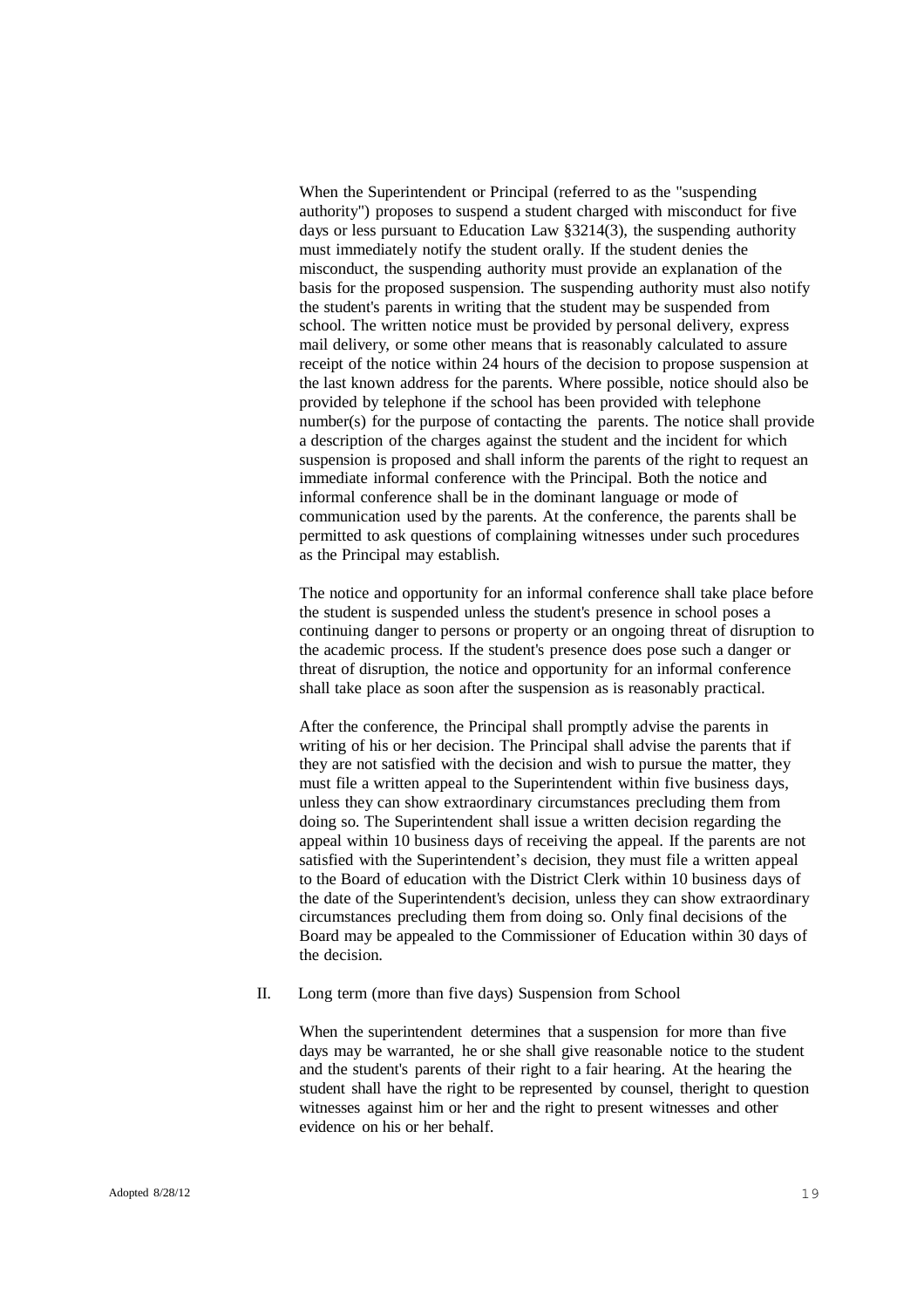The Superintendent shall personally hear and determine the proceeding or may, in his or her discretion, designate a hearing officer to conduct the hearing. The hearing officer shall be authorized to administer oaths and to issue subpoenas in conjunction with the proceeding before him or her. A record of the hearing shall be maintained, but no stenographic transcript shall be required. A tape recording shall be deemed a satisfactory record. The hearing officer shall make findings of fact and recommendations as to the appropriate measure of discipline to the Superintendent. The report of the hearing officer shall be advisory only, and the Superintendent mayaccept all or any part thereof.

An appeal of the decision of the Superintendent may be made to the Board that will make its decision based solely upon the record before it. All appeals to the Board must be in writing and submitted to the District Clerkwithin 10 business days of the date of the Superintendent's decision, unless the parents can show that extraordinary circumstances precluded them from doing so. The Board may adopt in whole or in part the decision of the Superintendent. Final decisions of the Board may be appealed to the Commissioner of Education within 30 days of the decision.

III. Permanent suspension

Permanent suspension is reserved for extraordinary circumstances such as when a student's conduct poses a life-threatening danger to the safety and well-being of other students, school personnel or any other person lawfully on school property or attending a school function.

#### IV. Minimum Periods of Suspension

a) Students who bring a weapon to school

Any student, other than a student with a disability, found guilty of bringing a weapon onto school property will be subject to suspension from schoolfor at least one calendar year. Before being suspended, the student will have an opportunity for a hearing pursuant to Education Law 3214. The Superintendent has the authority to modify the one-year suspension on acase-by-case basis. In deciding whether to modify the penalty, theSuperintendent may consider the following:

- i. The student's age.
- ii. The student's grade in school.
- iii. The student's prior disciplinary record.
- iv. The Superintendent's belief that other forms of discipline may be more effective.
- v. Input from parents, teachers and/or others.
- vi. Other extenuating circumstances.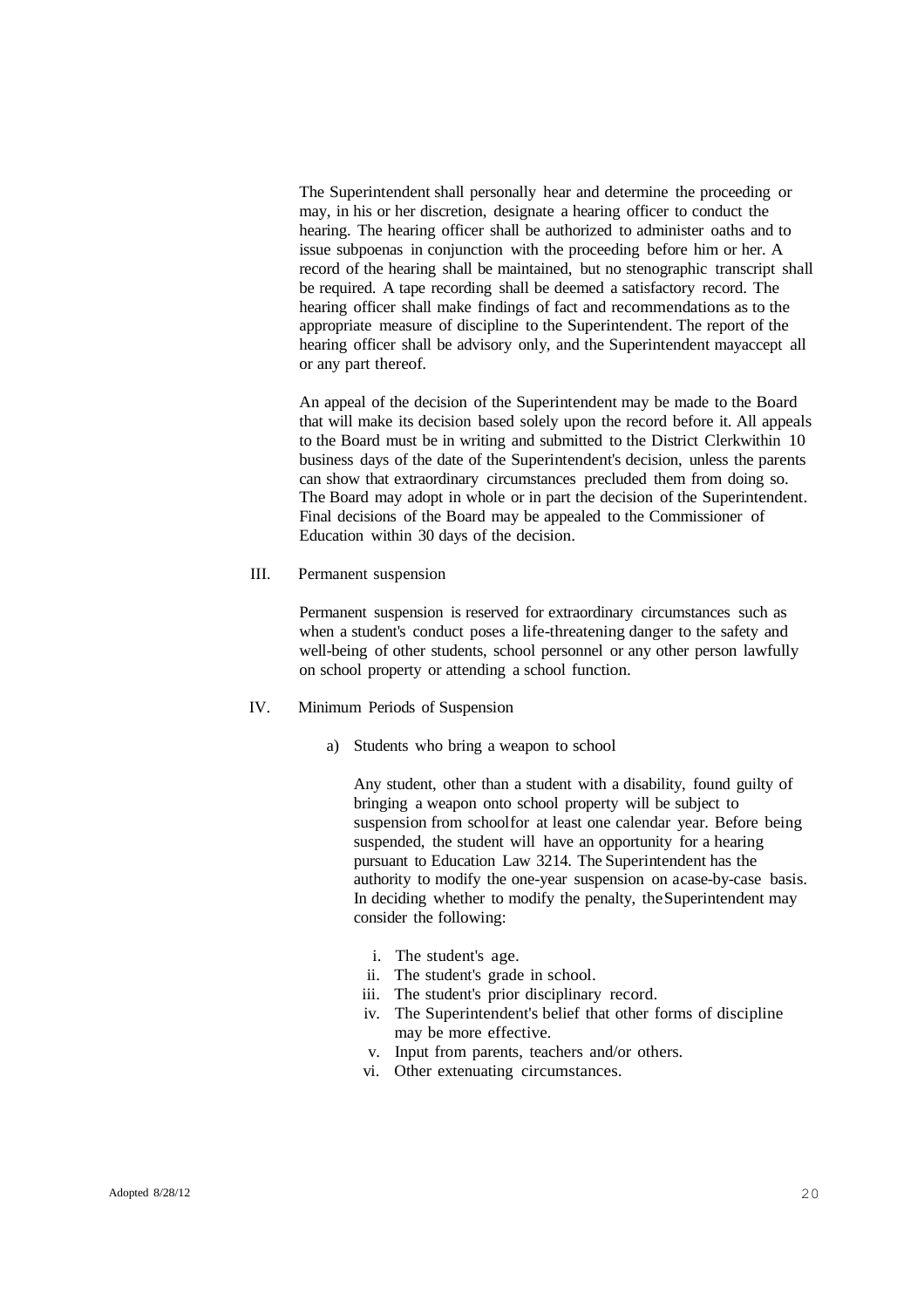b) Students who commit violent acts other than bringing a weapon to school

Any student, other than a student with a disability, who is found to havecommitted a violent act, other than bringing a weapon onto school property, shall be subject to suspension from school for at least five days.If he proposed penalty exceeds the minimum five-day suspension the student and the student's parent will be given the same notice andopportunity for a hearing given to all students subject to a long-term suspension. The Superintendent has the authority to modify the minimum five-day suspension on a case-by-case basis. In deciding whether to modify the penalty, the Superintendent may consider the same factors considered in modifying a one-year suspension for possessing a weapon.

c) Students who are repeatedly substantially disruptive of the educational process or repeatedly substantially interferes with the teacher's authority over the classroom.

Any student, other than a student with a disability, who repeatedly is substantially disruptive of the educational process or substantially interferes with the teacher's authority over the classroom will be suspended from school for at least five days. For purposes of this code of conduct, "repeatedly is substantially disruptive" means engaging in conduct that results in the student being removed from the classroom by teacher(s) pursuant to Education Law  $\S 3214$  (3-a) and this code on four or more occasions during a semester, or three or more occasions duringa trimester. If the proposed penalty is the minimum five-day suspension, the student and the student's parent will be given the same notice and opportunity for an informal conference given to all students subject to a short-term suspension. If the proposed penalty exceeds the minimum five-day suspension, the student and the student's parent will be given the same notice and opportunity for a hearing given to all students subject to a long-term suspension. The Superintendent has the authority to modify the minimum five-day suspension on a case-by-case basis. In deciding whether to modify the penalty, the Superintendent may consider the same factors considered in modifying a one-year suspension for possessing a weapon.

d) A student with a disability may be suspended only in accordance with the requirements of state and federal law.

#### 3. Referrals

a. Student Support Services

The Student Support Office counselors shall handle all referrals of students for counseling.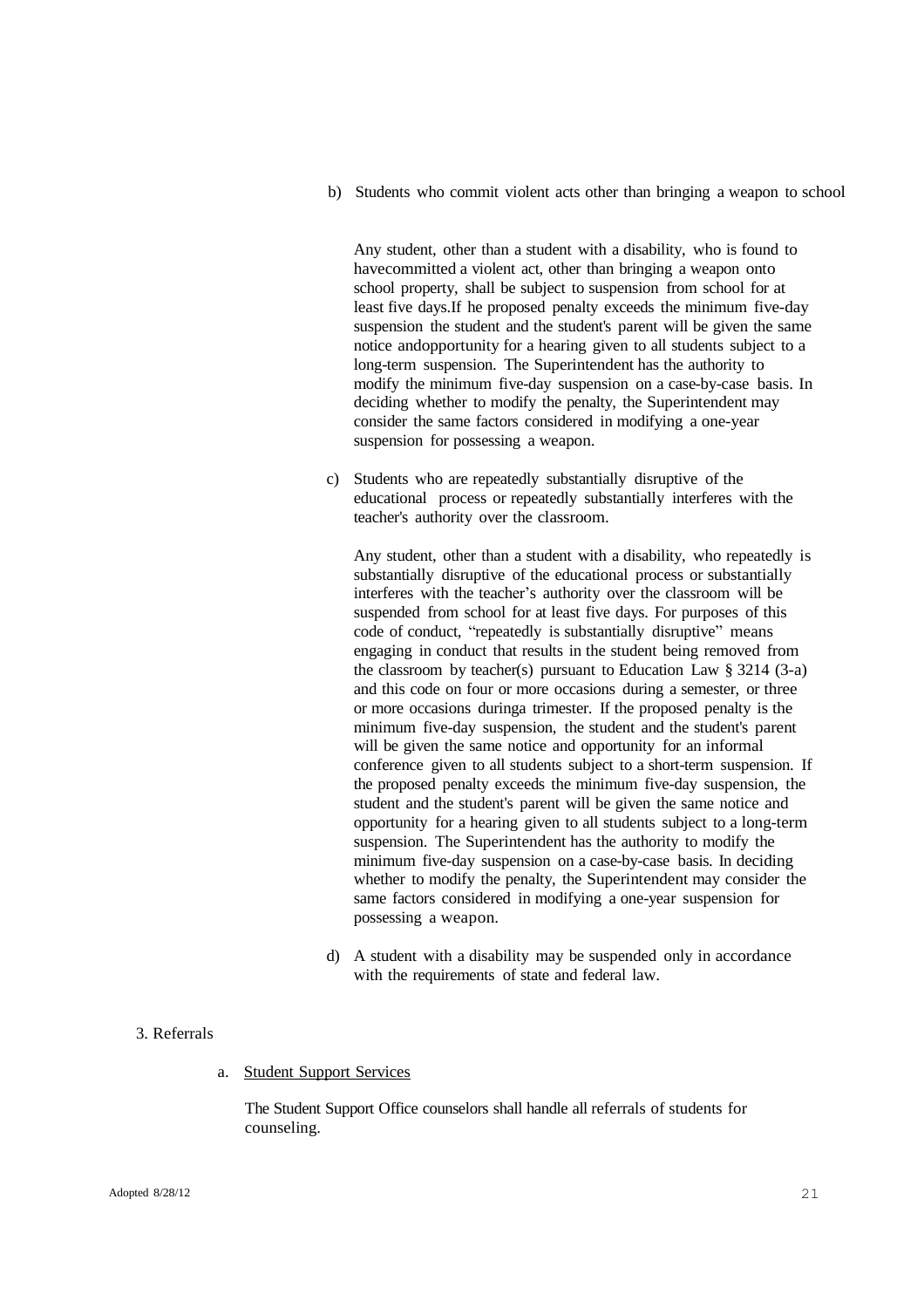#### b. PINS Petitions

The district may file a PINS (person in need of supervision) petition in Family Court on any student under the age of 16 who demonstrates that he or she requires supervision and treatment by:

Being habitually truant and not attending school as required by part one of Article 65 of the Education Law. Engaging in an ongoing or continual course of conduct which makes the student ungovernable, or habitually disobedient and beyond the lawful control of the school. Knowingly and unlawfully possesses marijuana in violation of Penal Law § 221.05. A single violation of § 221.05 will be a sufficient basis for filing a PINS petition.

c. Juvenile Delinquents and Juvenile Offenders

The Superintendent is required to refer the following students to the County Attorney for a juvenile delinquency proceeding before the Family Court:

Any student under the age of 16 who is found to have brought a weapon to school, or any student 14 or 15 years old who qualifies for juvenile offender status under the Criminal Procedure Law § 1.20 (42).

The Superintendent is required to refer students age 16 and older or any student 14 or 15 years old who qualifies for juvenile offender status to the appropriate law enforcement authorities.

## **I.** Alternative Instruction

When a student of any age is removed from class by a teacher or a student of compulsory attendance age is suspended from school pursuant to Education Law §32 14, the district will take immediate steps to provide alternative means of instruction for the student.

### **J. Discipline of Students with Disabiliti es**

The Board recognizes that it may be necessary to suspend, remove or otherwise discipline students with disabilities to address disruptive or problem behavior. The Board also recognizes that students with disabilities enjoy certain procedural protections whenever school authorities intend to impose discipline upon them. The Board is committed to ensuring that the procedures followed for suspending, removing or otherwise disciplining students with disabilities are consistent with the procedural safeguards required by applicable laws and regulations.

- 1. Authorized Suspensions or Removals of Students with Disabilities
	- a. For purposes of this section of the code of conduct, the following definitions apply.
		- i. A "suspension" means a suspension pursuant to Education Law § 3214.
		- ii. A "removal" means a removal for disciplinary reasons from the student's current educational placement other than a suspension and change in placement to an interim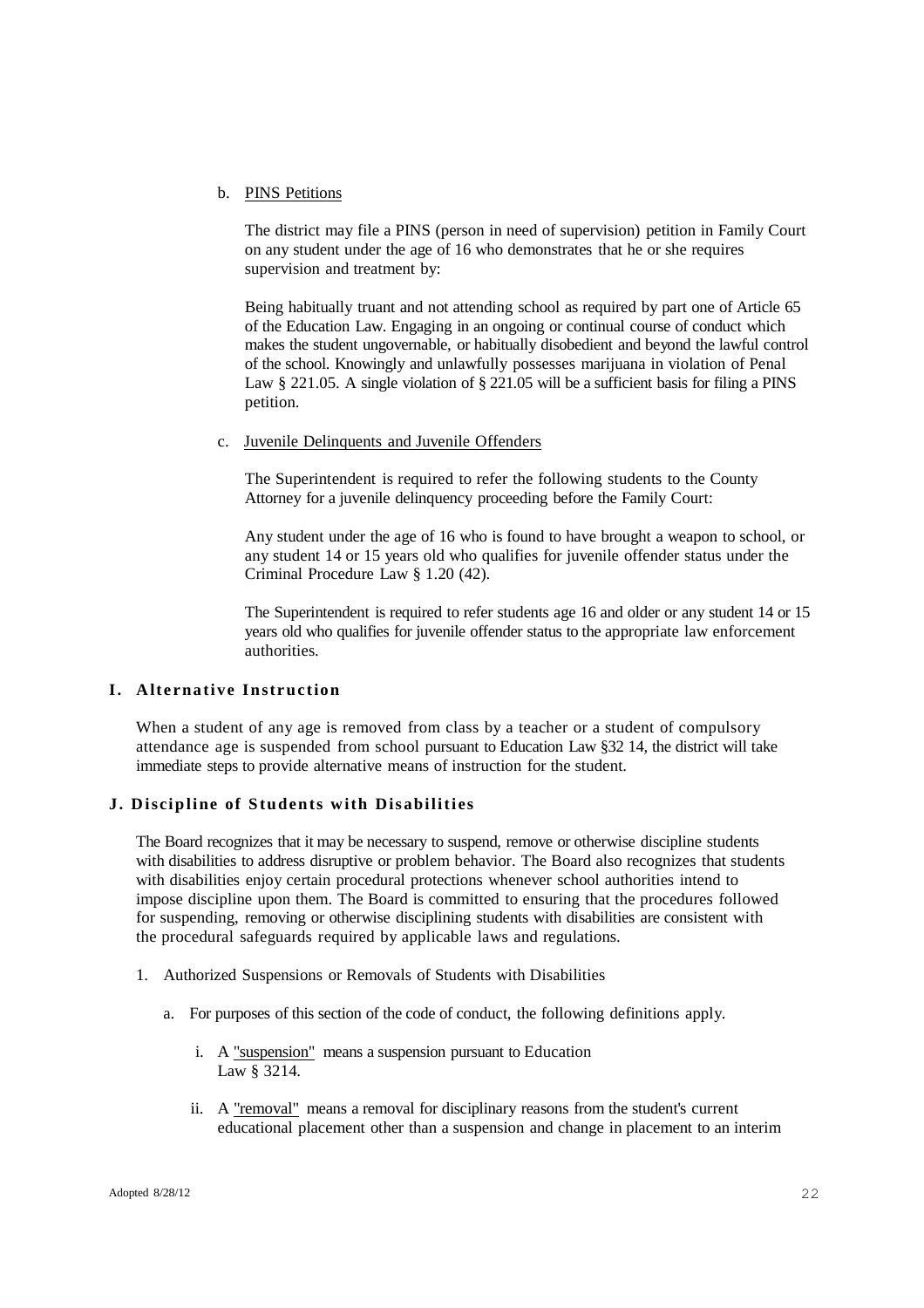alternative educational setting (IAES) ordered by an impartial hearing officer because the student poses a risk of harm to himself/herself or others.

- iii. An "IAES" means a temporary educational placement for a period of up to45 days, other than the student's current placement at the time the behavior precipitating the IAES placement occurred, that enables the student to continue to progress in the general curriculum, although in another setting, to continue to receive those services and modifications, including those described on the student's current individualized education program (IEP), that will enable the student to meet the goals set out in such IEP, and include services and modifications to address the behavior which precipitated the IAES placement that are designed to prevent the behavior from recurring.
- b. School personnel may order the suspension or removal of a student with a disability from his or her current educational placement as follows:
	- 1. The Board, the district (BOCES) Superintendent of Schools or a Principal may order the placement of a student with a disability into an IAES, another setting or suspension for a period not to exceed five consecutive school days and not to exceed the amount of time a non-disabled student would be subject to suspension for the same behavior.
	- 2. The Superintendent may order the placement of a student with a disability into an IAES, another setting or suspension for up to 10 consecutive school days, inclusive of any period in which the student has been suspended or removed under subparagraph (a) above for the same behavior, if the Superintendent determines that the student has engaged in behavior that warrants a suspension and the suspension or removal does not exceed the amount of time non-disabled students would be subject to suspension for the same behavior.
	- 3. The Superintendent may order additional suspensions of not more than 10 consecutive school days in the same school year for separate incidents of misconduct, as long as those removals do not constitute a change of placement.
	- 4. The Superintendent may order the placement of a student with a disability in an IAES to be determined by the committee on special education (CSE), for the same amount of time that a student without a disability would be subject to discipline, but not more than 45 days, if the student carries or possesses a weapon to school or to a school function, or the student knowingly possesses or uses illegal drugs or sells or solicits the sale of a controlled substance while at school or a school function.

*(1)"Weapon" means the same as "dangerous weapon" under 18 U.S.C. § 930(g)(w) which includes "a weapon, device,* instrument, material or substance, animate or inanimate, that is used for, or is readily capable of causing death or serious bodily injury, except...[for] a pocket knife with a blade of less than 2 1/2inches in length."

(2)"Controlled substance" means a drug or other substance identified in certain provisions of the federal Controlled Substances Act specified in both federal and state law and regulations applicable to this policy.

(3)"Illegal drugs" means a controlled substance except for those legally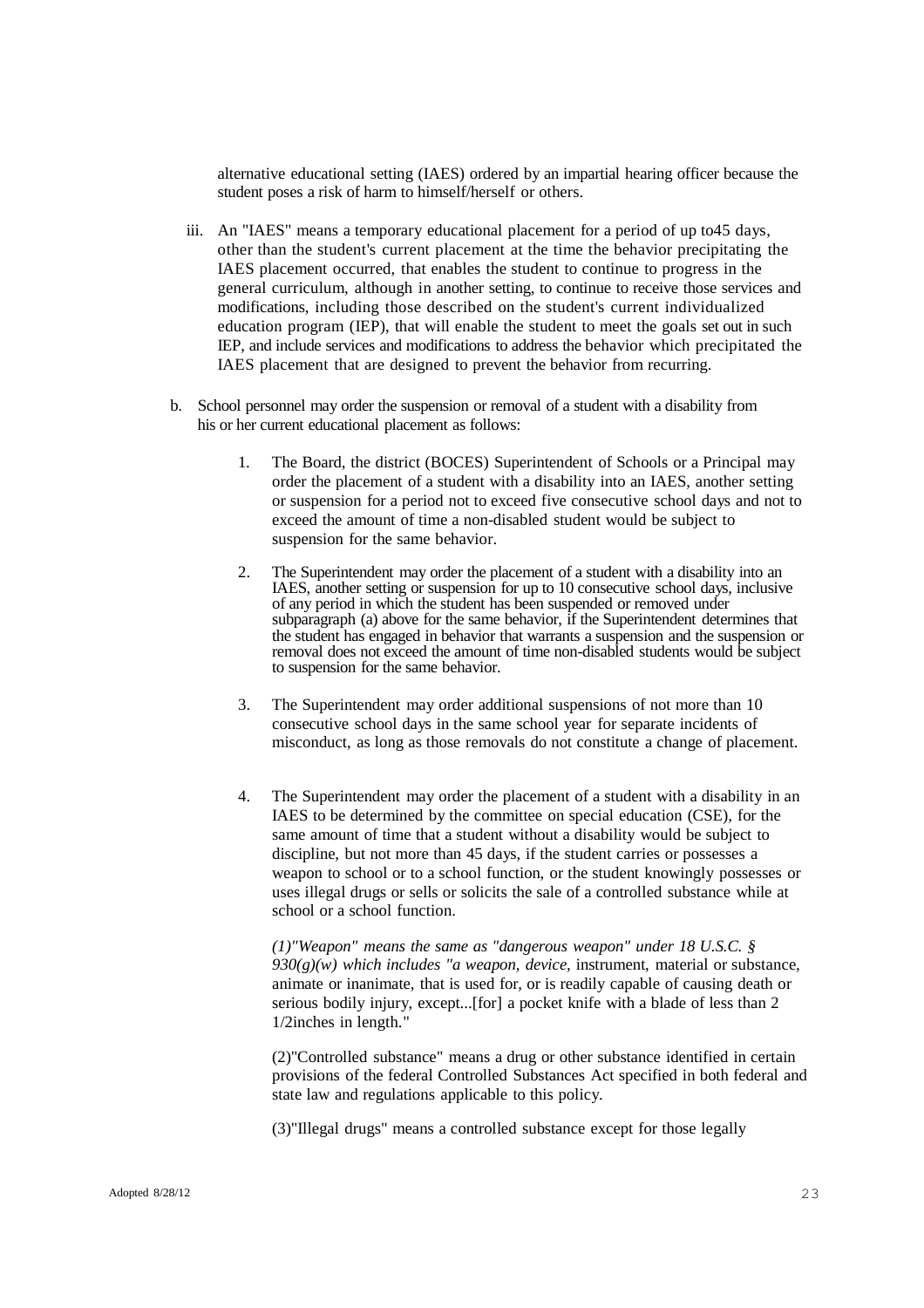possessed or used under the supervision of a licensed health-care professional or that is legally possessed or used under any other authority under the Controlled Substances Act or any other federal law.

- c. Subject to specified conditions required by both federal and state law and regulations, an impartial hearing officer may order the placement of a student with a disability in an IAES setting for up to 45 days at a time, if maintaining the student in his or her current educational placement possess a risk of harm to the student or others.
- 2. Change of Placement Rule
	- a. A disciplinary change in placement means a suspension or removal from a student's current educational placement that is either:
		- 1. for more than 10 consecutive school days;

2. or for a period of 10 consecutive school days or less if the student is subjected to a series of suspensions or removals that constitute a pattern because they cumulate to more than 10 school days in a school year and because of such factors as the length of each suspension or removal, the total amount of time the student is removed and the proximity of the suspensions or removals to one another.

b. School personnel may not suspend or remove a student with disabilities if imposition of the suspension or removal would result in a disciplinary change in placement based on a pattern of suspension or removal.

However, the district may impose a suspension or removal, which would otherwise result in a disciplinary change in placement, based on a pattern of suspensions or removals if the CSE has determined that the behavior was not a manifestation of the student's disability, or the student is placed in an IAES for behavior involving weapons, illegal drugs or controlled substances.

- 3. Special Rules Regarding the Suspension or Removal of Students with Disabilities
	- 1. The district's Committee on Special Education shall:
		- a. If a student with a disability violates the student code of conduct, the district may change the student's placement to an appropriate interim alternative educational setting, another setting, or suspension, for not more than ten (10) school days, to the extent that such alternatives are applied to children without disabilities.

If a student is suspended for more than ten (10) school days, the CSE must conduct a manifestation determination to determine whether the student's behavior which led to the disciplinary action was caused by, or had a direct and substantial relationship to the student's disability or if the behavior in question was the direct result of the district's failure to implement the IEP.

If the district is suspending or removing a student for more than ten (10) days in a school year, and the CSE has determined that the behavioral issue is a manifestation of the child's disability, the Committee on Special Education shall conduct a functional behavioral assessment and implement a behavioral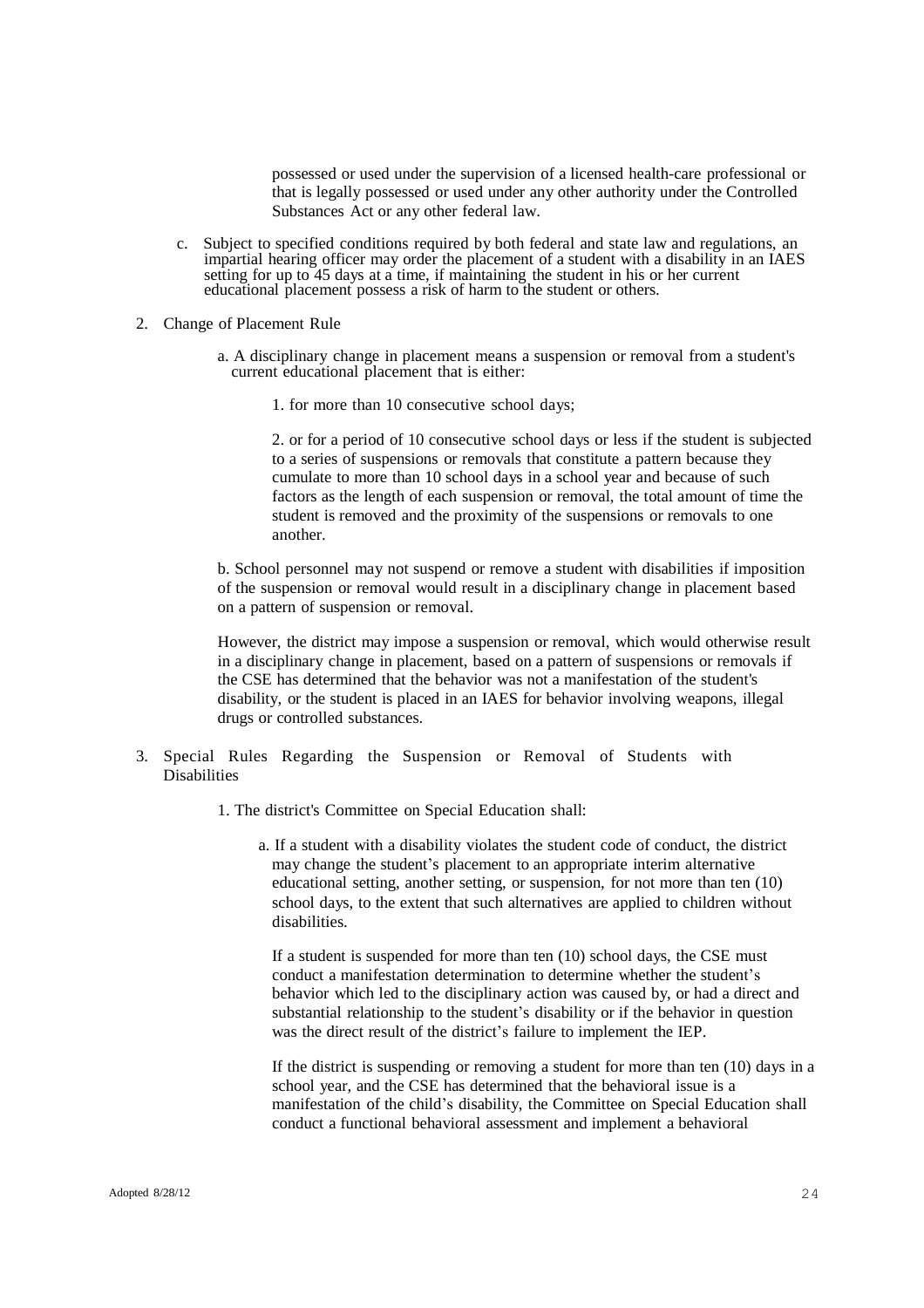intervention plan, if such an assessment had not been conducted prior to the behavior in question.

If there is already a behavioral intervention plan in place, the members of the CSE shall review the plan to determine if modifications are necessary. If one or more members of the CSE believe that modifications are needed, a CSE meeting shall be convened to modify such plan and its implementation, to the extent the committee determines necessary.

2. The parents of a student who is facing disciplinary action, but who has not been determined to be eligible for services under IDEA and Article89 at the time of misconduct, shall have the right to invoke applicable 1098 procedural safeguards set forth in federal and state law and regulations if, in accordance with federal and state statutory and regulatory criteria, the school district is deemed to have had knowledge that their child was a student with a disability before the behavior precipitating disciplinary action occurred. If the district is deemed to have had such knowledge, the student will be considered a student presumed to have a disability for discipline purposes.

- a. The Superintendent, Principal or other school official imposing a suspension or removal shall be responsible for determining whether the student is a student presumed to have a disability.
- b. A student will not be considered a student presumed to have a disability for discipline purposes if, upon receipt of information supporting a claim that the district had knowledge the student was a student with a disability, the district either:
	- (1) Conducted an individual evaluation and determined that the student is not a student with a disability, or
	- (2) If the parent of the child has not allowed an evaluation of the child;

Or

(3) If the parent of the child has refused special education services.

If there is no basis for knowledge that the student is a student with a disability prior to taking disciplinary measures against the student, the student may be subjected to the same disciplinary measures as any other non-disabled student who engaged comparable behaviors.

However, if a request for an individual evaluation is made while such non- disabled student is subjected to a disciplinary removal, an expedited evaluation shall be conducted and completed in the manner prescribed by applicable federal and state law and regulations. Until the expedited evaluation is completed, the student shall remain in the educational placement determined by the district.

3.The district shall provide parents with notice of disciplinary removal no later than the date on which the decision is made to change the placement of the student. The procedural safeguards notice prescribed by the Commissioner shall accompany the notice of disciplinary removal.

4. The parents of a student with disabilities subject to a suspension of five consecutive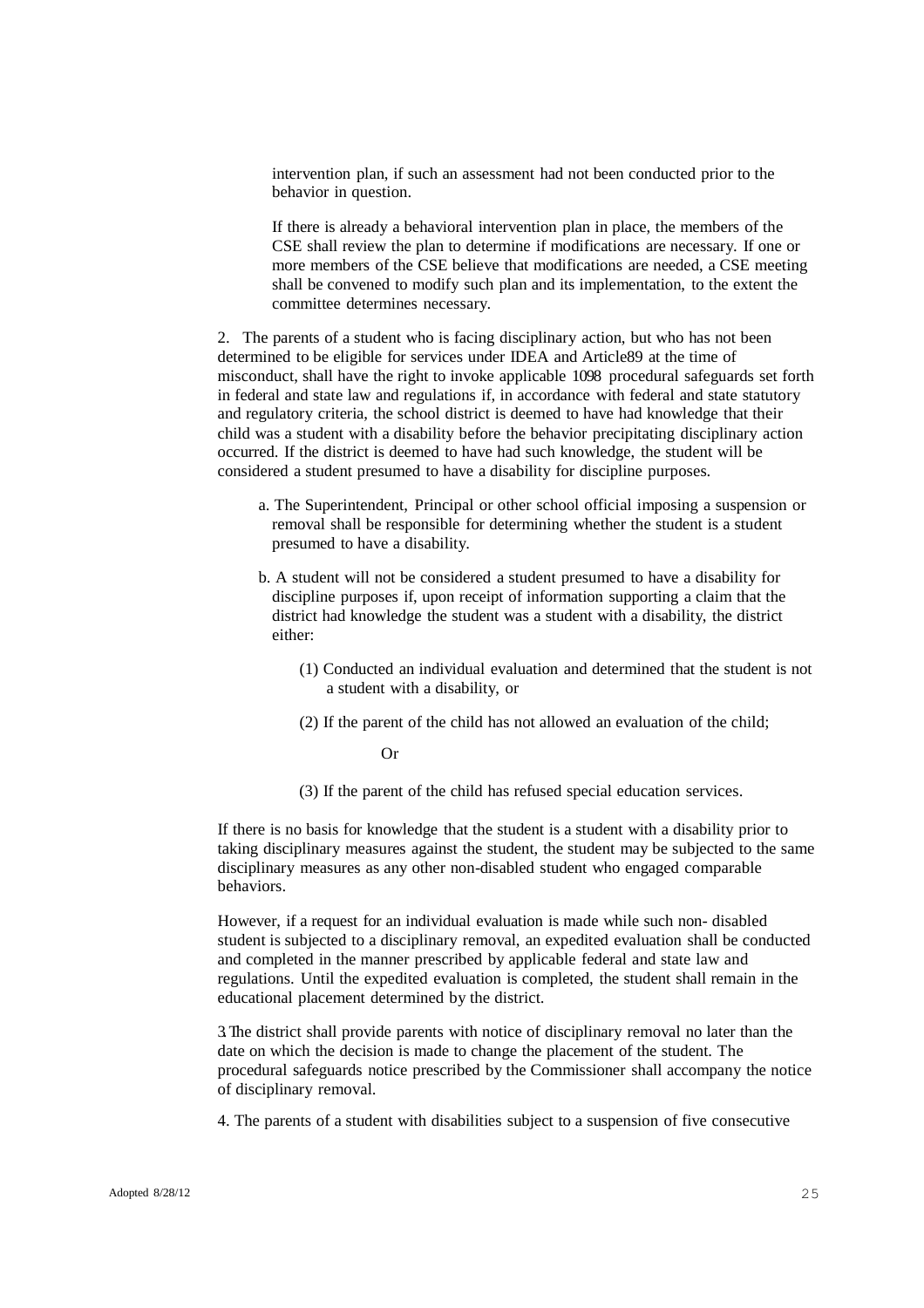school days or less shall be provided with the same opportunity for an informal conference available to parents of non-disabled students under the Education Law.

5. Superintendent hearings on disciplinary charges against students with disabilities subject to a suspension of more than five school days shall be bifurcated into a guilt phase and a penalty phase in accordance with the procedures set forth in the Commissioner's regulations incorporated into this code.

6. The removal of a student with disabilities other than a suspension or placement in an IAES shall be conducted in accordance with the due process procedures applicable to such removals of non-disabled students, except that school personnel may not impose such removal for more than 10 consecutive days or for a period that would result in a disciplinary change in placement, unless the CSE has determined that the behavior is not a manifestation of the student's disability.

7.During any period of suspension or removal, including placement in an IAES, students with disabilities shall be provided services as required by the Commissioner's regulations incorporated into this code.

- 4. Expedited Due Process Hearings
	- 1. An expedited due process hearing shall be conducted in the manner specified by the Commissioner's regulations incorporated into this code, if:
		- a. The district requests such a hearing to obtain an order of an impartial hearing officer placing a student with a disability in an IAES where school personnel maintain that it is dangerous for the student to be in his or her current educational placement, or during the pendency of due process hearings where school personnel maintain that it is dangerous for the student to be in his or her current educational placement during such proceedings.
		- b. The parent requests such a hearing from a determination that the student's behavior was not a manifestation of the student's disability, or relating to any decision regarding placement, including but not limited to any decision to place the student in an IAES.
			- (1) When an appeal has been requested regarding the student's placement or manifestation determination, the student shall remain in the IAES pending the decision of the hearing officer or until the expiration of the IAES placement, whichever occurs first, unless the district and parents agree otherwise.
	- 2. An expedited due process hearing shall occur within twenty (20) school days of the date of the hearing request and shall result in a determination within ten (10) school days after the hearing
	- 5. Referral to law enforcement and judicial authorities

In accordance with the provisions of IDEA and its implementing regulations:

- 1. The district may report a crime committed by a child with a disability to appropriate law enforcement and/or judicial authorities.
- 2. The Superintendent shall ensure that copies of the special education and disciplinary records of a student with disabilities are transmitted for consideration to the appropriate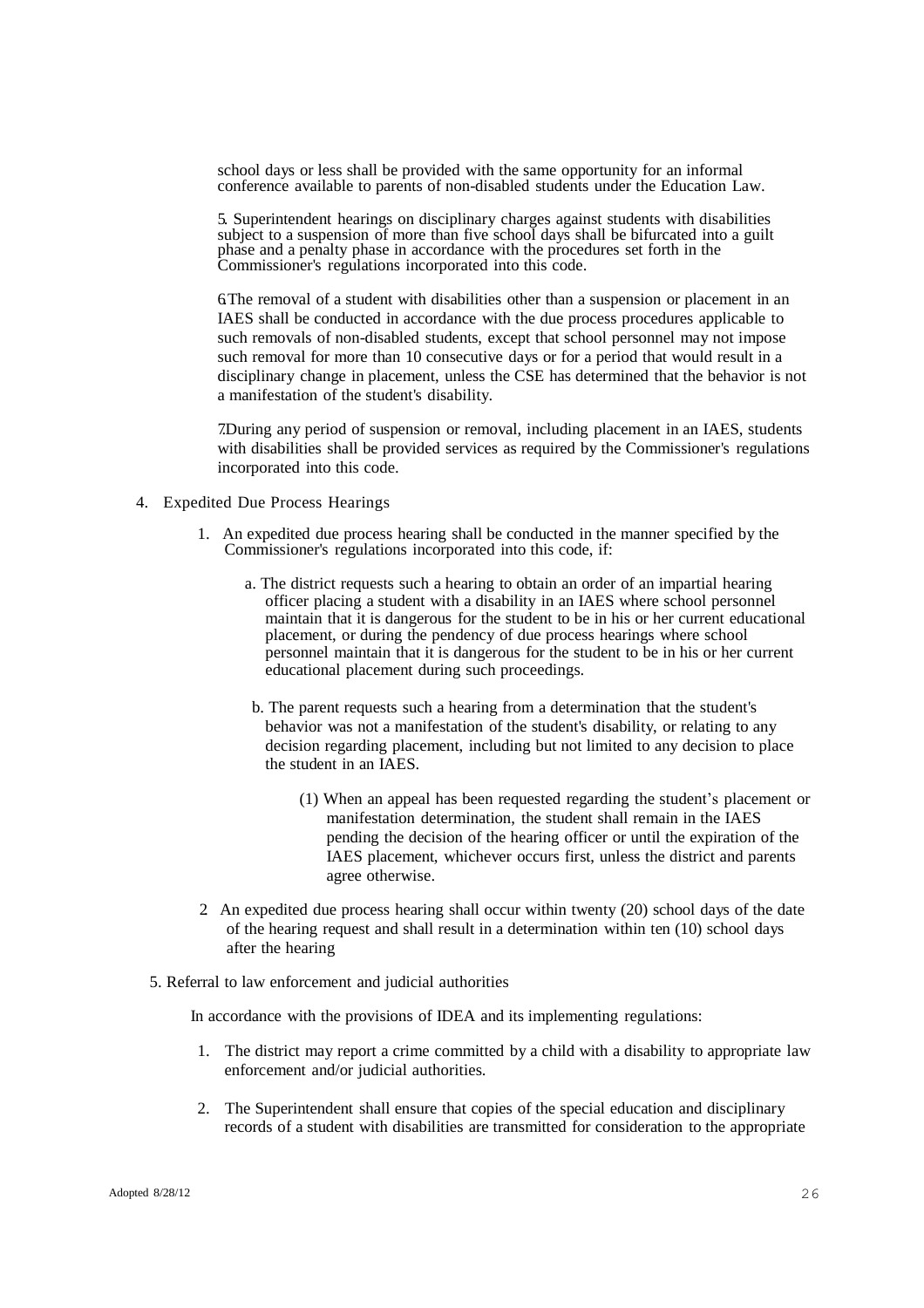law enforcement and/or judicial authorities to whom the district reports the crime.

# **K. Corporal Punishment/Use of Physical For c e**

Corporal punishment is any act of physical force upon a student for the purpose of punishing that student. Corporal punishment of any student by any district employee is strictly forbidden. The district will file all complaints about the use of corporal punishment with the Commissioner of Education in accordance with Commissioner's Regulations.

However, in situations where alternative procedures and methods that do not involve the use of physical force cannot reasonably be used, reasonable physical force may be used to:

- 1. Protect oneself, another student, teacher or any person from physical injury.
- 2. Protect the property of the school or others.
- 3. Restrain or remove a student whose behavior interferes with the orderly exercise and performance of school district functions, powers and duties, if that student has refused to refrain from further disruptive acts.

## **L. Student Sea r ches and Int ervi ews**

The Board of Education is committed to ensuring an atmosphere on school property and at school functions that is safe and orderly. To achieve this kind of environment, any school official authorized to impose a disciplinary penalty on a student may question a student about an alleged violation of law or the district code of conduct. Students are not entitled to any sort of "Miranda"-type warning before being questioned by school officials, nor are school officials required to contact a student's parent before questioning the student. However, school officials will tell all students why they are being questioned.

In addition, the Board authorizes the Superintendent of Schools or designee,, Building Principals, Assistant Principals, and the school nurse to conduct searches of students and their belongings if the authorized school official has reasonable suspicion to believe that the search will result in evidence that the student violated the law or the district code of conduct.

An authorized school official may conduct a search of a student's belongings that is minimally intrusive, such as touching the outside of a bag, without reasonable suspicion, so long as the school official has a legitimate reason for the very limited search.

An authorized school official may search a student or the student's belongings based upon information received from a reliable informant. Individuals, other than the district employees, will be considered reliable informants if they have previously supplied information that was accurate and verified, or they make an admission against their own interest, or they provide the same information that is received independently from other sources, or they appear to be credible. Before searching a student or the student's belongings, the authorized school official should attempt to get the student to admit that he or she possesses physical evidence that they violated the law or the district code, or get the student to voluntarily consent to the search. Searches will be limited to the extent necessary to locate the evidence sought.

Whenever practicable, searches will be conducted in the privacy of administrative offices and students will be present when their possessions are being searched. There is to be no physical contact whatsoever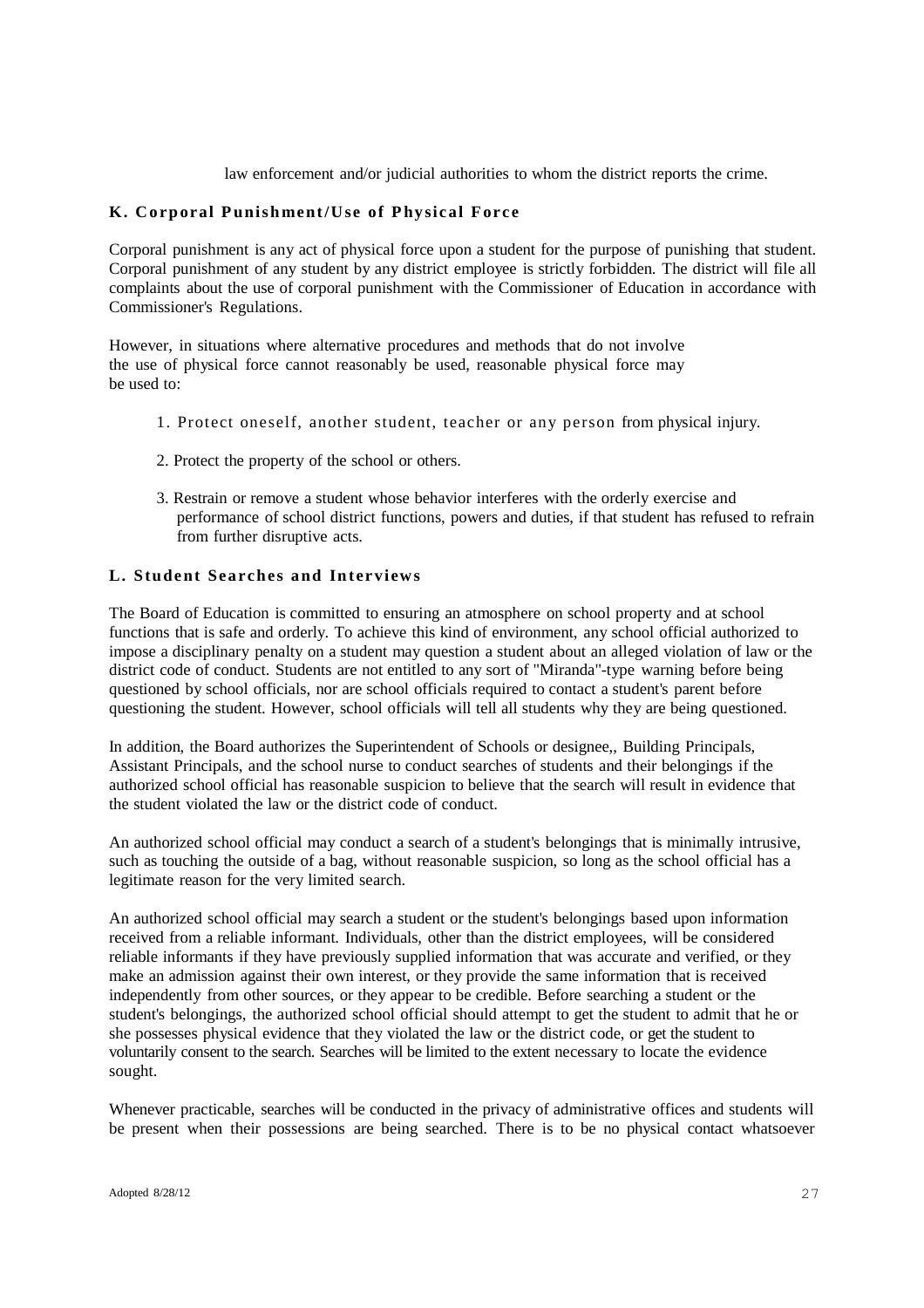between the parties. Two adults of the same sex must be present, at least one of whom is authorized.

1. Student Lockers, Desks and other School Storage Places

The rules in this code of conduct regarding searches of students and their belongings do not apply to student lockers, desks and other school storage places. Students have no reasonable expectation of privacy with respect to these places and school officials retain complete control over them. This means student lockers, desks and other school storage places may be subject to search any time by school officials, without prior notice to students and without their consent.

2. Strip searches

Strip searches are not permitted under any circumstances.

3. Documentat ion of Other Than Strip Searches

The authorized school official conducting the search shall be responsible for promptly recording the following information about each search:

- a. Name, age and grade of student searched.
- b. Reasons for the search.
- c. Name of any informant(s).
- d. Purpose of search (that is, what item(s) were being sought).
- e. Type and scope of search.
- f. Person conducting search and his or her title and position.
- g. Witnesses, if any, to the search.
- h. Time and location of search.
- i. Results of search (that is, what items(s) were found).
- j. Disposition of items found.
- k. Time, manner and results of parental notification.

The Principal or the Principal's designee shall be responsible for the custody, control and disposition of any illegal or dangerous item(s) taken from a student. The Principal or his or her designee shall clearly label each item taken from the student and retain control of the item(s), until the item is turned over to the police. The Principal or his or her designee shall be responsible for personally delivering dangerous or illegal items to police authorities. The Principal must notify the Superintendent of any search that is conducted in the schools.

4. Police Involvement in Searches and Interviews of Students

District officials are committed to cooperating with police officials and other law enforcement authorities to maintain a safe school environment. Police officials may enter school property or a school function to question or search a student or to conduct a formal investigation involving student's only if they:

- a. Have a search or an arrest warrant; or
- b. Have probable cause to believe a crime has been committed on school property or at a school function;
- c. Have been invited by school officials; or
- d. Are otherwise authorized by law.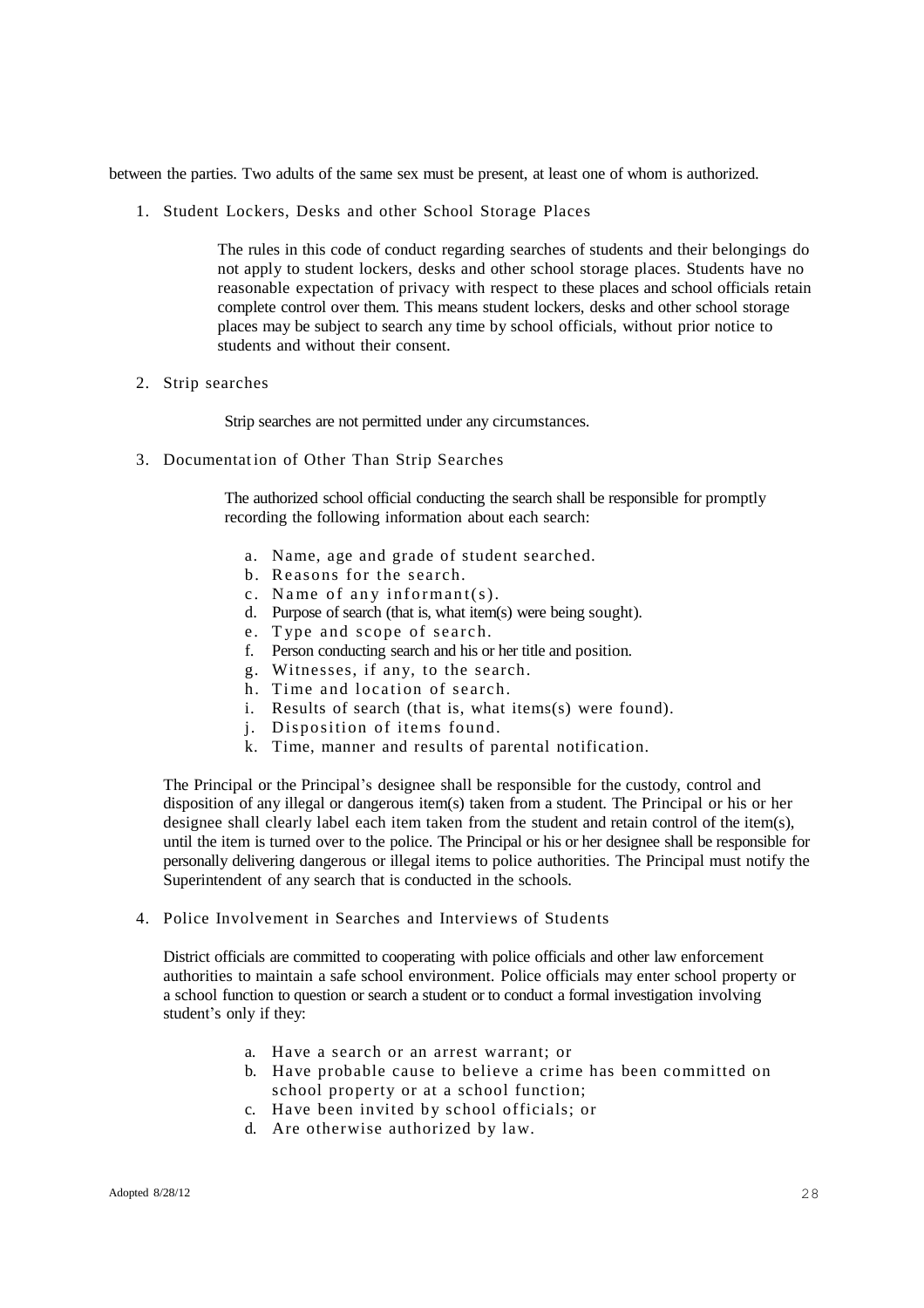Before police officials are permitted to question or search any student, the Superintendent or designee shall be notified; the Principal or his or her designee shall first try to notify the student's parent to give the parent the opportunity to be present during the police questioning or search. If the parent cannot be contacted, the Principal or his or her designee may permit the questioning to occur in the presence of the Principal or his or her designee. All telephone calls and other parent contacts must be documented. The Principal or designee will also be present during any police questioning or search of a student on school property or at a school function.

Nothing in this paragraph will bar the Principal or his or her designee from questioning a student, in the presence of a law enforcement official, when investigating incidents prohibited under this Code of Conduct.

5. Child Protective Services Investigations

Consistent with the district's commitment to keep students safe from harm and the obligation of school officials to report to Child Protective Services when they have reasonable cause to suspect that a student has been abused or maltreated, the district will cooperate with local Child Protective Services workers who wish to conduct interviews of students on school property relating to allegations of suspected child abuse, and/or neglect, or custody investigations.

All requests by Child Protective Services to interview a student on school property shall be made directly to the Principal or his or her designee. The Principal or designee shall set the time and place of the interview. The Principal or designee shall decide if it is necessary and appropriate for a school official to be present during the interview, depending on the age of the student being interviewed and the nature of the allegations. If the nature of the allegations is such that it may be necessary for the student to remove any of his or her clothing in order for the child protective services worker to verify the allegations, the school nurse or the Principal's designee must be present during that portion of the interview. No student may be required to remove his or her clothing in front of a Child Protective Services worker or school district official of the opposite sex.

A Child Protective Services worker may not remove a student from school property without a court order, unless the worker reasonably believes that the student would be subject to danger of abuse if he or she were not removed from school before a court order can reasonably be obtained. If the worker believes the student would be subject to danger of abuse, the worker may remove the student without a court orderand without the parent's consent. The Child Protective Services worker must supply the District with appropriate documentation in support of their actions.

### **M. Visitor s to the Schools**

The Board encourages parents and other district citizens to visit the district's schools and classrooms to observe the work of students, teachers and other staff. Since schools are a place of work and learning, however, certain limits must be set for such visits. The Principal or his or her designee is responsible for all persons in the building and on the grounds. For these reasons, the following rules apply to visitors to the schools:

1. Anyone who is not a regular staff member or student of the school will be considered a visitor.

2. All visitors to the school must report to the designated area upon arrival at the school. There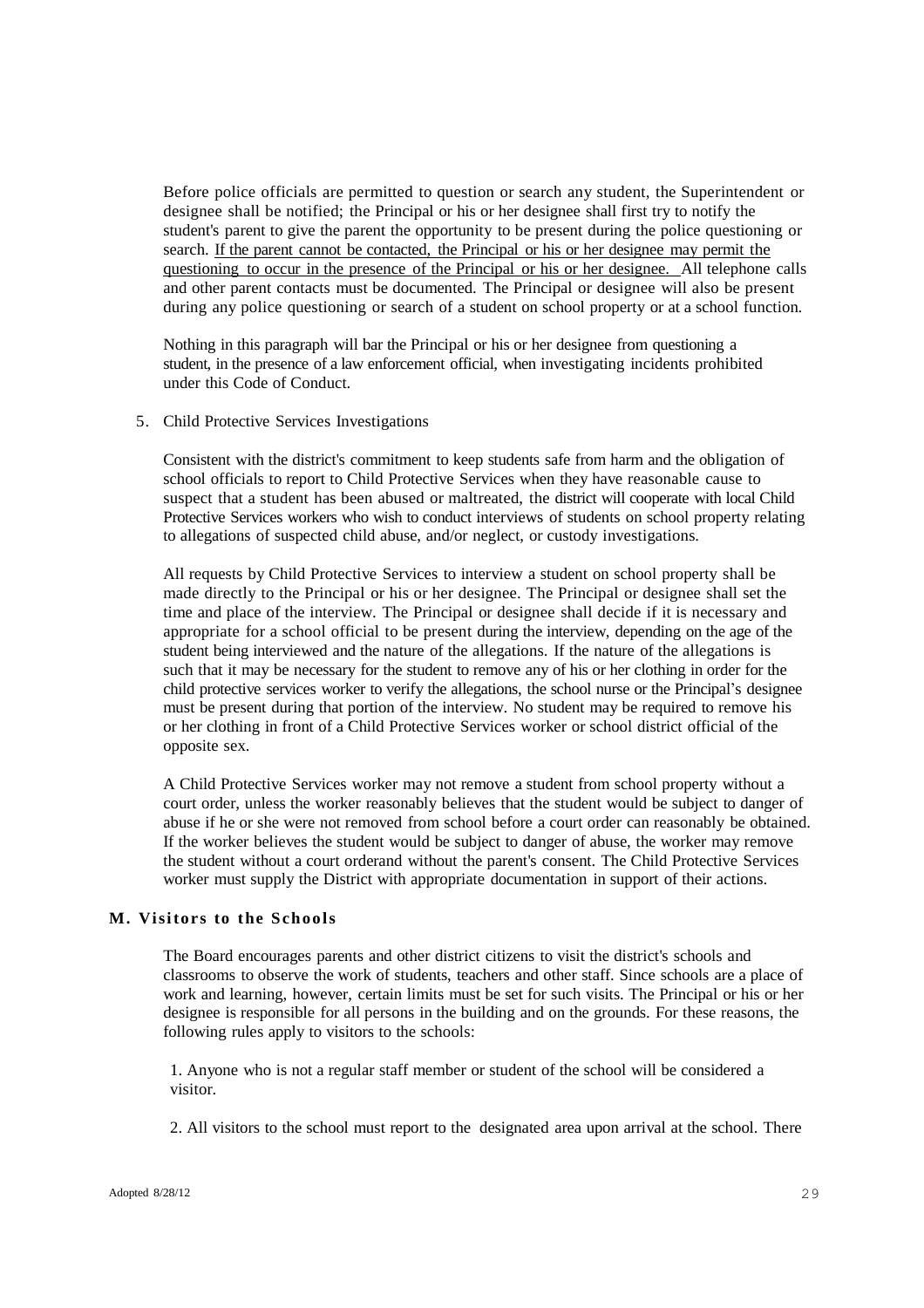they will be required to sign the visitor's register and will be issued a visitor's identification badge, which must be worn at all times while in the school or on school grounds. The identification badge is only valid for the time specified.

3. Visitors attending school functions that are open to the public, such as parent-teacher organization meetings or public gatherings, are not required to register.

4. Parents or guardians who wish to observe a classroom while school is in session must obtain prior consent from the Building Administrator. So that class disruption is kept to a minimum. Parents or guardians who wish to meet with other school staff members must make an appointment whenever possible.

5. Teachers are expected not to take class time to discuss individual matters with visitors.

6. Any unauthorized person on school property will be reported to the Principal or designee. Unauthorized persons will be asked to leave. The police may be called if the situation warrants.

7. All visitors are expected to abide by the rules for public conduct on school property contained in this Code of Conduct.

### **N. Public Conduct on School Prope r ty**

The district is committed to providing an orderly, respectful environment that is conducive to learning. To create and maintain this kind of an environment, it is necessary to regulate public conduct on school property and at school functions. For purposes of this section of the code, "public" shall mean all persons when on school property or attending a school function including students, teachers and district personnel.

The restrictions on public conduct on school property and at school functions contained in this code are not intended to limit freedom of speech or peaceful assembly. The district recognizes that free inquiry and free expression are indispensable to the objectives of the district. The purpose of this code is to maintain public order and prevent abuse of the rights of others.

All persons on school property or attending a school function shall conduct themselves in a respectful and orderly manner. In addition, all persons on school property or attending a school function are expected to be properly attired for the purpose they are on school property.

#### **A. Prohibited Conduct**

No person, either alone or with others, shall:

1. Intentionally injure any person or threaten to do so.

2. Intentionally damage or destroy school district property (including graffiti or arson) or the personal property of a teacher, administrator, other district employee or any person lawfully on school property.

3. Disrupt the orderly conduct of classes, school programs or other school activities.

4. Distribute or wear materials on school grounds or at school functions that are obscene, advocate discriminatory or illegal action, appear libelous, obstruct the rights of others, or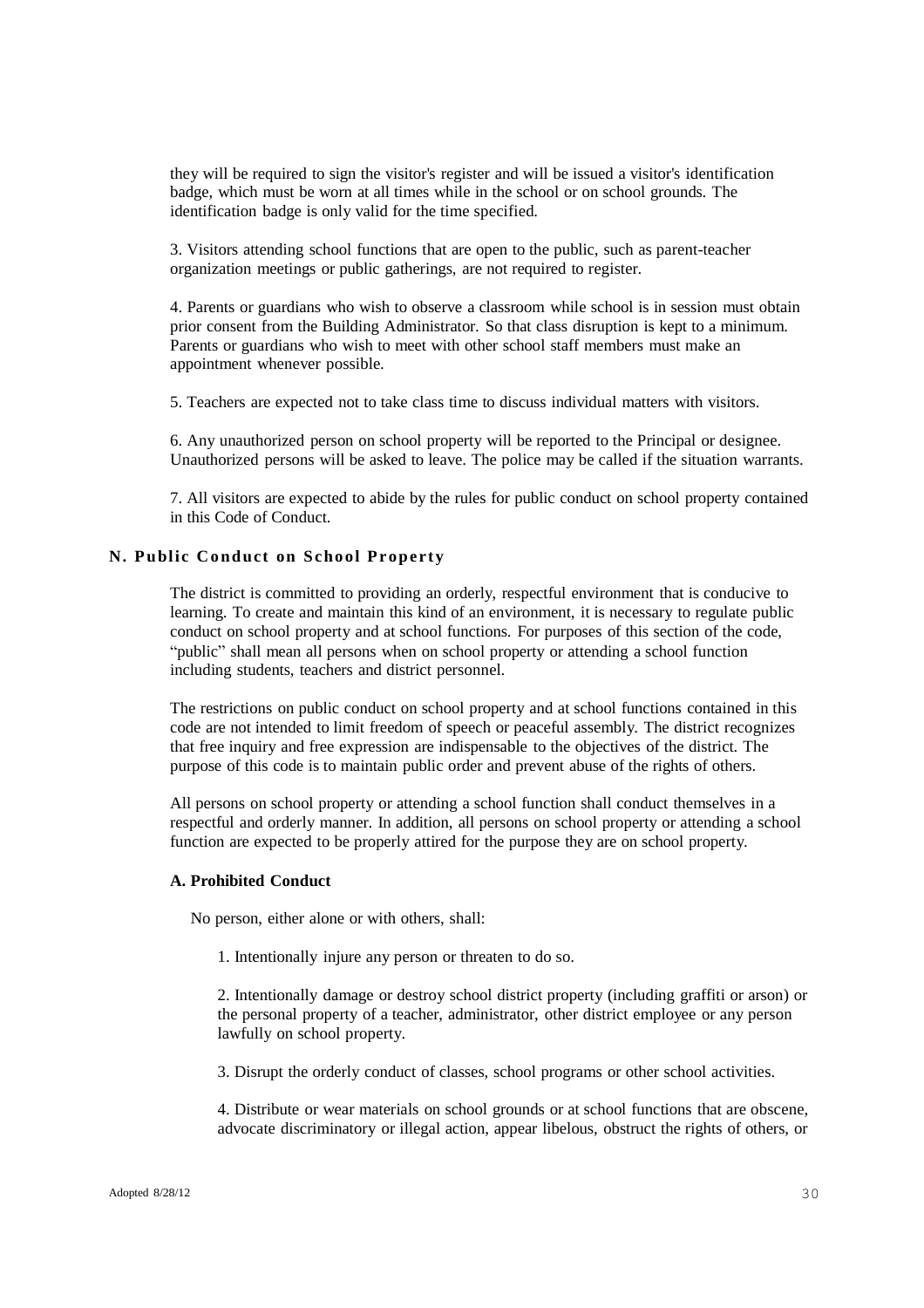are disruptive to the school program, or are in any way associated with gang identification.

5. Intimidate, harass or discriminate against any person on the basis of race, color, creed, national origin, religion, age, gender, sexual orientation or disability.

6. Enter any portion of the school premises without authorization or remain in any building or facility after it is normally closed.

7. Obstruct the free movement of any person in any place to which this code applies.

Violate the traffic laws, parking regulations or other restrictions on vehicles.

9. Possess, consume, sell, distribute or exchange alcoholic beverages, controlled substances, or be under the influence of either on school property or at a school function.

10. Possess or use weapons in or on school property or at a school function, except in the case of law enforcement officers.

11. Loiter on or about school property.

12. Gamble on school property or at school functions.

13. Refuse to comply with any reasonable order from identifiable school district officials performing their duties.

14. Willfully incite others to commit any of the acts prohibited by this code.

15. Violate any federal or state statute, local ordinance or Board policy while on school property or while at a school function.

16. Smoke on school property.

17. Bring any domestic or wild animal (except service dogs) on school property.

## **B. Penalties**

Persons who violate this code shall be subject to the following penalties:

Visitors:

Their authorization, if any, to remain on school grounds or at the school function shall be withdrawn and they shall be directed to leave the premises. If they refuse to leave, they shall be subject to ejection.

### Students:

They shall be subject to disciplinary action as the facts may warrant, in accordance with the due process requirements.

Faculty members: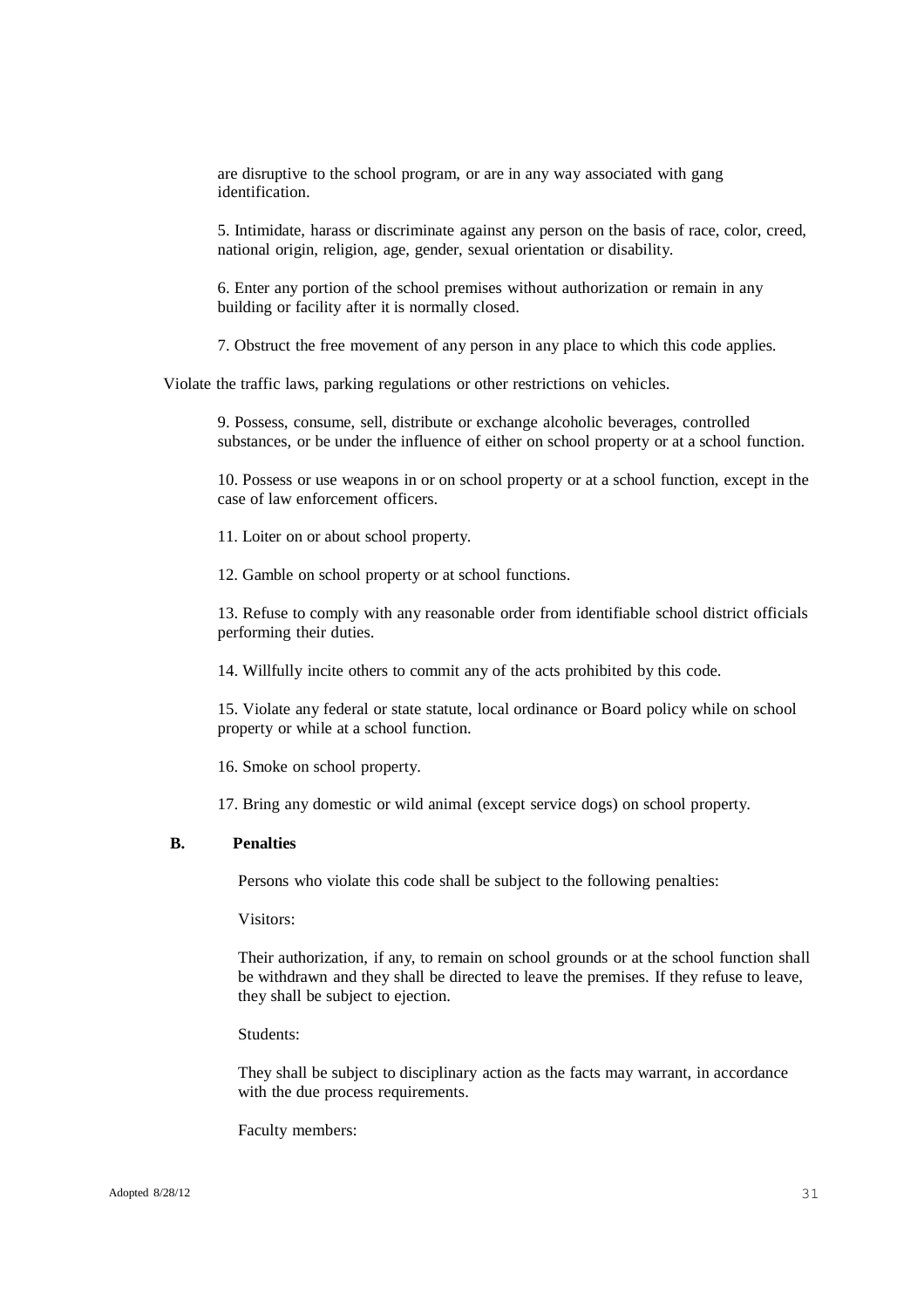They shall be subject to disciplinary action as the facts may warrant in accordance with Education Law § 3020a or any other legal rights that they may have.

Staff members in the classified service of the civil service entitled to the protection of Civil Service Law § 75. They shall be subject to immediate ejection and to disciplinary action as the facts may warrant in accordance with Civil Service Law § 75 or any other legal rights that they may have.

.Staff members other than those described in subdivisions 4 and 5. They shall be subject to warning, reprimand, suspension or dismissal as the facts may warrant in accordance with any legal rights they may have.

### **C. Enforcement**

The Superintendent/designee or the Principal/designee shall be responsible for enforcing the conduct required by this code. When the Superintendent or Principal or designee sees an individual engaged in prohibited conduct, which in their judgment does not pose any immediate threat of injury to persons or property, the Superintendent or Principal or designee shall tell the individual that the conduct is prohibited and attempt to persuade the individual to stop. The Superintendent or Principal or designee shall also warn the individual of the consequences for failing to stop. If the person refuses to stop engaging in the prohibited conduct, or if the person's conduct poses an immediate threat of injury to persons or property, they shall have the individual removed immediately from school property or the school function. If necessary, local law enforcement authorities will be contacted to assist in removing the person.

The district shall initiate disciplinary action against any student or staff member, as appropriate, with the "Penalties" section above. In addition, the district reserves its right to pursue a civil or criminal legal action against any person violating the code.

#### **O. Dissemination and Review**

A. Dissemination of Code of Conduct

The Board will work to ensure that the community is aware of this code of conduct by:

- 1. Providing copies of a summary of the code to all students at the beginning of each school year.
- 2. Making copies of the code available to all parents at the beginning of the school year
- 3. Providing all current teachers and other staff members with a copy of the code and a copy of any amendments to the code as soon as applicable after adoption.
- 4. Placing a copy of the code on the District's website.
- 5. Providing all new employees with a copy of the code of conduct when they are first hired.
- 6. Making copies of the code in English and Spanish for review by students, parents and other community members.
- 7. The principals are responsible to review this Code of Conduct with all district staff at the first faculty meeting of the school year.
- B. Review of Code of Conduct

The Board will review this code of conduct every year and update it as necessary. In